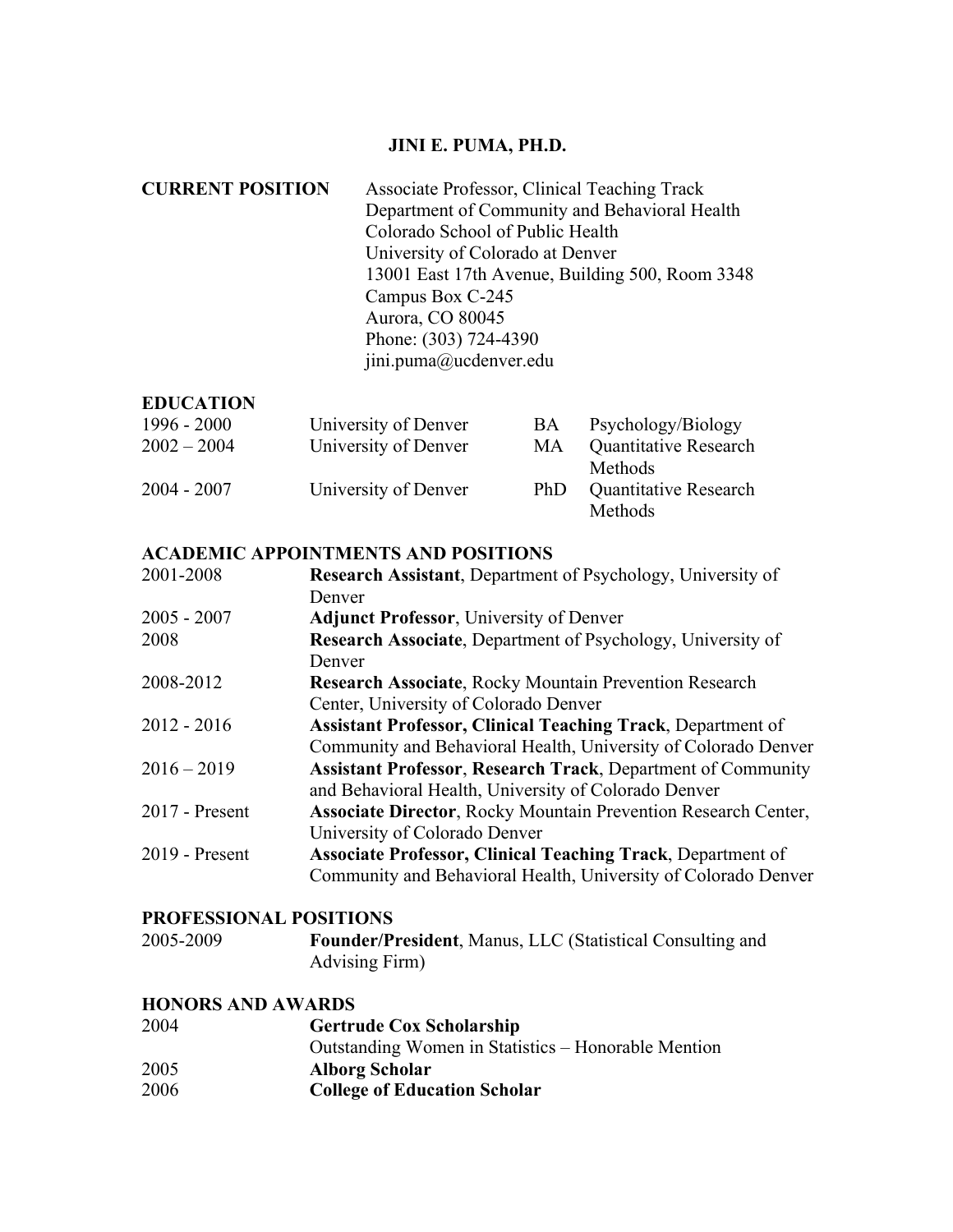| 2011       | William Elgin Wickenden Award                                          |
|------------|------------------------------------------------------------------------|
|            | Best paper published in Journal of Engineering                         |
|            | Education in 2010 (co-authors: G. Lichtenstein, A. McCormick, &        |
|            | S. Sheppard)                                                           |
| 2012       | <b>Master Scholar</b>                                                  |
|            | Outstanding alumni in field/career (one per academic division          |
|            | given yearly), University of Denver                                    |
| 2017       | <b>Regional Children's Champion Award</b>                              |
|            | Awarded by the Triad Early Childhood Council for the Culture of        |
|            | Wellness in Preschools (COWP) Program                                  |
| 2018       | National Leadership Academy for the Public's Health                    |
|            | (NLAPH) – COWP Team was selected to participate                        |
| 2019       | Faculty Excellence in Research Award, ColoradoSPH                      |
| 2019       | Public Health of the Rockies, 2 <sup>nd</sup> Place for Student Poster |
|            | Awarded to Emily Bergling, DrPh student, whom I mentor; I              |
|            | was senior author on the poster                                        |
| 2019, 2020 | COWP, the Integrated Nutrition Education Program (INEP), and           |
|            | Text2LiveHealthy (T2LH) programs (Puma, Principal                      |
|            | Investigator) were accepted as evidence-based interventions into       |
|            | the United States Department of Agriculture (USDA),                    |
|            | <b>Supplemental Nutrition Assistance Program Education</b>             |
|            | (SNAP-Ed) toolkit, based on the review and scoring of three            |
|            | experts, which makes the programs more broadly available to            |
|            | the 140 SNAP-Ed implementing agencies in all 50 states and two         |
|            | territories                                                            |
| 2020       | Delta Omega National Honorary Society in Public Health as a            |
|            | <b>Faculty Member</b>                                                  |
| 2021       | <b>Excellence in Advising and Mentoring Award, Community and</b>       |
|            | <b>Behavioral Health Department</b>                                    |

# **PROFESSIONAL AFFILIATIONS**

| 2002-2008    | Society for Research in Child Development        |
|--------------|--------------------------------------------------|
| 2003-2005    | <b>American Educational Research Association</b> |
| 2003-2005    | American Psychological Association               |
| 2007-2008    | <b>American Evaluation Association</b>           |
| 2010-Present | <b>American Public Health Association</b>        |
|              |                                                  |

# **PROFESSIONAL LEADERSHIP AND SERVICE**

# **Departmental**

| 2015-Present | Member, Admissions Committee, Masters of Public Health, |
|--------------|---------------------------------------------------------|
|              | Community and Behavioral Health                         |
| 2015-2016    | Member, Admissions Committee, Masters of Public Health, |
|              | Maternal and Child Health                               |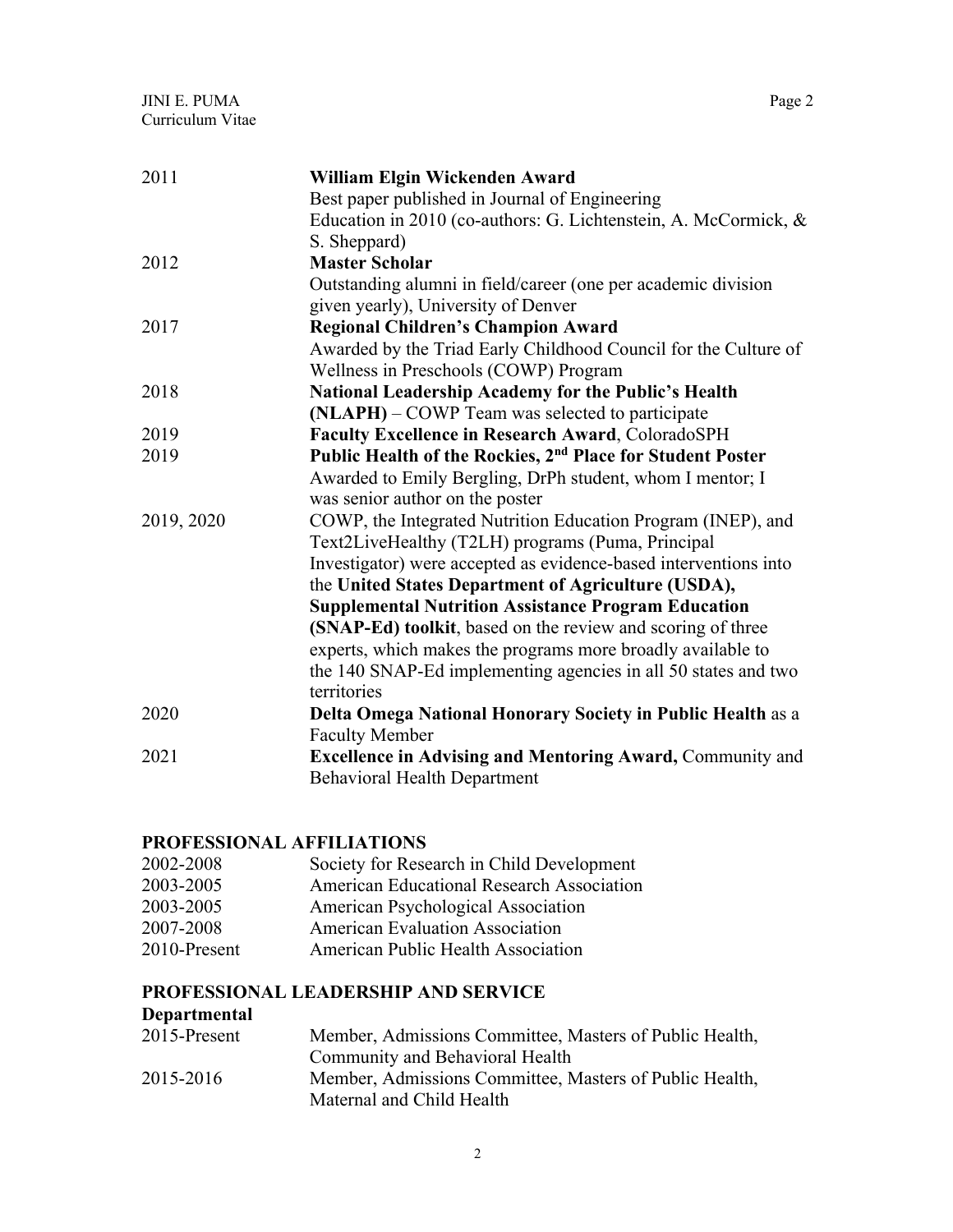| 2018                      | Reviewer, Work in Progress (WIP) Committee, Community and<br><b>Behavioral Health</b>                                 |
|---------------------------|-----------------------------------------------------------------------------------------------------------------------|
| 2020-Present              | Member, Admissions Committee, Doctor of Public Health (DrPH)                                                          |
| 2020-Present              | Diversity, Inclusion and Equity Committee, Community and                                                              |
|                           | <b>Behavioral Health</b>                                                                                              |
| 2021                      | "Meet the CBH Faculty" Panel Presentation and Discussion with                                                         |
|                           | <b>Students</b>                                                                                                       |
|                           |                                                                                                                       |
| <b>School</b>             |                                                                                                                       |
| 2013-2016                 | Faculty Senator, Colorado School of Public Health                                                                     |
| 2014-2016                 | Member, Space Committee, Colorado School of Public Health                                                             |
| 2018-2019                 | Co-Chair, Research Workgroup, Strategic Planning Committee,                                                           |
|                           | Colorado School of Public Health                                                                                      |
| 2018-Present              | Rocky Mountain Prevention Research Center (RMPRC) Associate                                                           |
|                           | Director, Colorado School of Public Health                                                                            |
| 2019-Present              | RMPRC, Surveillance and Evaluation Core Director                                                                      |
| 2021-Present              | Chair, Scholarship Committee, Colorado School of Public Health                                                        |
| 2021-Present              | Faculty Recruitment and Retention Committee Member, Colorado                                                          |
|                           | School of Public Health                                                                                               |
| 2021                      | <b>Assistant Professor Development Series: "Prepping for</b>                                                          |
|                           | Promotion: Reflections from Recently Promoted Faculty",                                                               |
|                           | Presented as part of a panel of 3 faculty members                                                                     |
|                           |                                                                                                                       |
| <b>University</b>         |                                                                                                                       |
| 2010-2011                 | Chair, Refugee Health Research Committee, University of                                                               |
|                           | Colorado Denver                                                                                                       |
| 2010-2012                 | Member, Colorado Clinical and Translational Sciences Institute                                                        |
|                           | Health Data and Monitoring Committee, University of                                                                   |
|                           | Colorado Denver                                                                                                       |
| 2016-2017                 | Member, Population Health Committee, University of Colorado                                                           |
|                           | Denver                                                                                                                |
|                           |                                                                                                                       |
| Local                     |                                                                                                                       |
| 2016                      | Member, Denver Food Vision, City and County of Denver                                                                 |
| 2017-2019                 | Member, Improving Health by Engaging Refugees in Denver (I-                                                           |
|                           | HEaRD) Advisory Committee, Denver and Aurora                                                                          |
| 2019-2020                 | Member, Serve Kids Better Denver Coalition, Denver                                                                    |
|                           |                                                                                                                       |
| <b>State</b><br>2008-2009 |                                                                                                                       |
|                           | Member, Colorado Youth Development Team (organized by                                                                 |
| 2012-Present              | Colorado Department of Public Health and Environment)<br>Member, Early Childhood Obesity Prevention in Early Care and |
|                           | Education Setting External Advisory Committee (organized by                                                           |
|                           |                                                                                                                       |
|                           | Colorado Department of Public Health and Environment)                                                                 |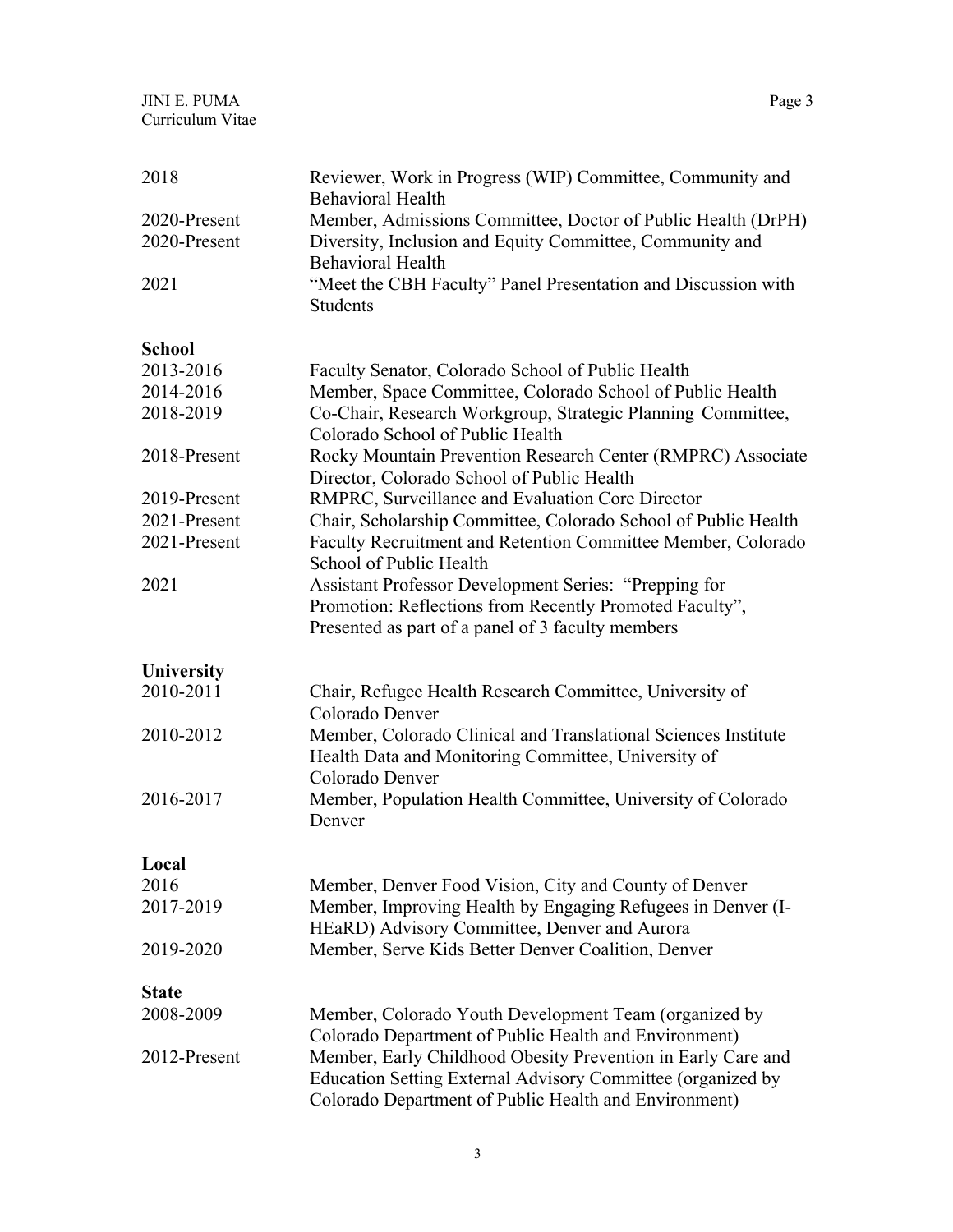| 2012-2014               | Member, Healthy Child Care Colorado Partnership Committee                                                                                        |
|-------------------------|--------------------------------------------------------------------------------------------------------------------------------------------------|
| 2013-2014               | (organized by Qualistar)<br>Member, Chronic Disease State Leadership Team (organized by<br>Colorado Department of Public Health and Environment) |
| 2016-Present            | Member, State Nutrition Action Council (SNAC) (organized by<br>the Colorado Department of Human Services)                                        |
| Regional                |                                                                                                                                                  |
| 2014-2017               | Member, Supplemental Nutrition Assistance Program – Education<br>(SNAP-Ed) Regional Research and Evaluation Committee,<br>Mountain Plains Region |
| 2016-2017               | Member, SNAP-Ed Regional Evaluation Meeting Planning<br>Committee, Mountain Plains Region                                                        |
| <b>National</b>         |                                                                                                                                                  |
| 2001-2012               | Member, National Early Head Start (EHS) Research and<br><b>Evaluation Consortium</b>                                                             |
| 2004-2010               | Member and Co-Chair (2005-2008), Risk and Protective<br>Work Group, National EHS Research and Evaluation Consortium                              |
| 2007-2010               | Co-Chair, School/Classroom Work Group,<br>National EHS Research and Evaluation Consortium                                                        |
| 2010-2011               | Member, Disabilities Work Group, National EHS Research and<br><b>Evaluation Consortium</b>                                                       |
| 2014-Present            | Member, Association for SNAP-Ed Nutrition Education<br>Administrators (ASNNA) Evaluation Committee                                               |
| 2016-2017               | Member, SNAP-Ed Evaluation Framework Workgroup                                                                                                   |
| 2017-Present            | Member and Lead (2019), ASNNA Census Project Committee                                                                                           |
| 2020-Present            | Centers for Disease Control and Prevention (CDC), Prevention<br><b>Research Center Evaluation Workgroup</b>                                      |
| 2021-Present            | Nutrition and Obesity Policy Research and Evaluation Network<br>(NOPREN) Early Childhood Education (ECE) Working Group                           |
| 2021-Present            | NOPREN ECE SNAP-Ed Work Group                                                                                                                    |
| 2021-Present            | NOPREN ECE Workforce Well-Being Work Group                                                                                                       |
| <b>REVIEWER</b>         |                                                                                                                                                  |
| <b>Journals</b>         |                                                                                                                                                  |
| 2012-2013, 2016<br>2013 | Journal of Nutrition Education and Behavior<br><b>Public Health Nutrition</b>                                                                    |
| 2017, 2021              | American Journal of Preventive Medicine                                                                                                          |
| 2018                    | International Journal of Environmental Research and Public Health                                                                                |
| 2018                    | <b>Public Health Reports</b>                                                                                                                     |
| 2018                    | <b>Translational Behavioral Medicine</b>                                                                                                         |
| 2019                    | <b>BMJ</b> Open Journal                                                                                                                          |

2019 Emerging Themes in Epidemiology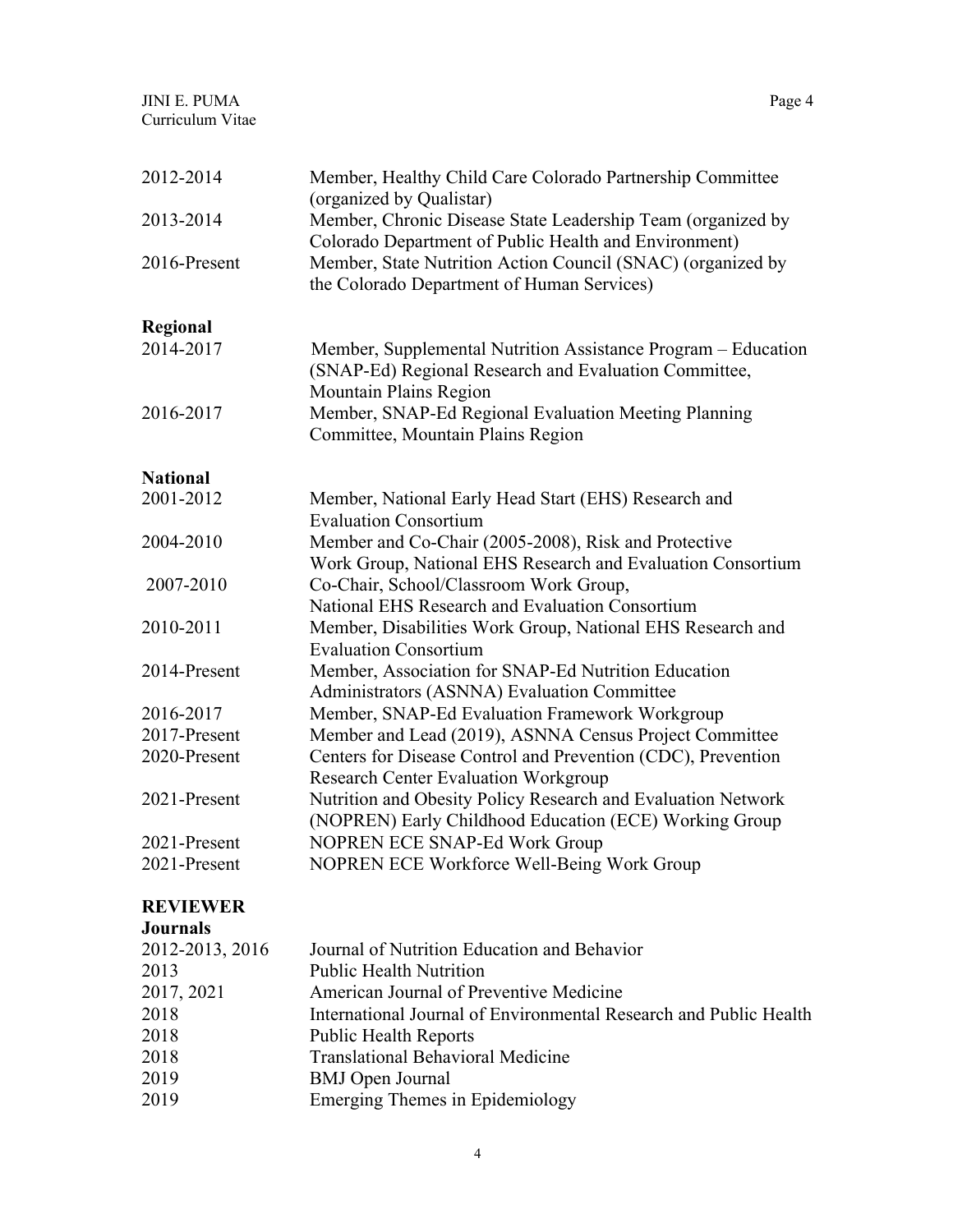| 2020-2021              | <b>Prevention Science</b>                                   |
|------------------------|-------------------------------------------------------------|
| 2021                   | <b>Health Promotion International</b>                       |
| 2021                   | Adversity and Resilience                                    |
| <b>Grant Proposals</b> |                                                             |
| 2008                   | Society for Research in Child Development Conference        |
|                        | Submissions                                                 |
| 2010                   | <b>Prevention Research Center Conference Submissions</b>    |
| 2021                   | Preventing Childhood Obesity (PCO) Community Grant Program, |
|                        | Nebraska Children's Hospital and Medical Center             |
| <b>Policies</b>        |                                                             |

# 2019 Health Note: Expand Child Nutrition School Lunch Protection Act (HB19-1171) Peer Reviewer

#### **INVITED LECTURES, PRESENTATIONS, WORKSHOPS & MEDIA PIECES Local**

| 2012 | "Culture of Wellness in Preschools" presented at the Denver Early                                                                    |
|------|--------------------------------------------------------------------------------------------------------------------------------------|
|      | Childhood Council Roundtable meeting on early childhood obesity                                                                      |
| 2012 | prevention, Denver, CO                                                                                                               |
|      | "A Community-Based Participatory Research Approach to Collecting<br>Health Data with the Faith-Based African American Community: The |
|      | 'Data Blast'" presented at the Qualitative Research Methods Showcase,                                                                |
|      | Aurora, CO                                                                                                                           |
| 2013 | Invited moderator of the "Weight of the Nation Screening" at University                                                              |
|      | of Colorado Denver, Denver, CO                                                                                                       |
| 2014 | "Culture of Wellness in Preschools" presented at the Denver Early                                                                    |
|      | Childhood Council's Denver Early Learning and Health Institute, Denver,                                                              |
|      | CO.                                                                                                                                  |
| 2015 | "San Luis Valley Producer Survey" presented at the San Luis Valley                                                                   |
|      | Local Foods Coalition, Alamosa, CO.                                                                                                  |
| 2015 | "Community-Based Research and Evaluation" presented with Dr. Scott                                                                   |
|      | Harpin, for Public Health Week, Anschutz campus, Aurora, CO.                                                                         |
| 2015 | "Culture of Wellness in Preschools: A Comprehensive Approach to Early                                                                |
|      | Childhood Obesity Prevention" presented as a Community in Behavioral                                                                 |
|      | Health Seminar, Anschutz campus, Aurora, CO.                                                                                         |
| 2017 | Panel on "Early Childhood" presented to the Rocky Mountain                                                                           |
|      | Prevention Research Center Community Advisory Board and                                                                              |
|      | the Cultural Immersion Training (CIT) members, Alamosa, CO.                                                                          |
| 2018 | Panel on "Systems Work in Communities, Patient Care, and Schools",                                                                   |
|      | DrPH Advanced Seminar, graduate class, Anschutz campus, Aurora, CO.                                                                  |
| 2018 | "Creating a Culture of Wellness on Preschools" presented at the                                                                      |
|      | Community and Behavioral Health Research and Practice Innovative                                                                     |
|      | Exchange, Anschutz campus, Aurora, CO.                                                                                               |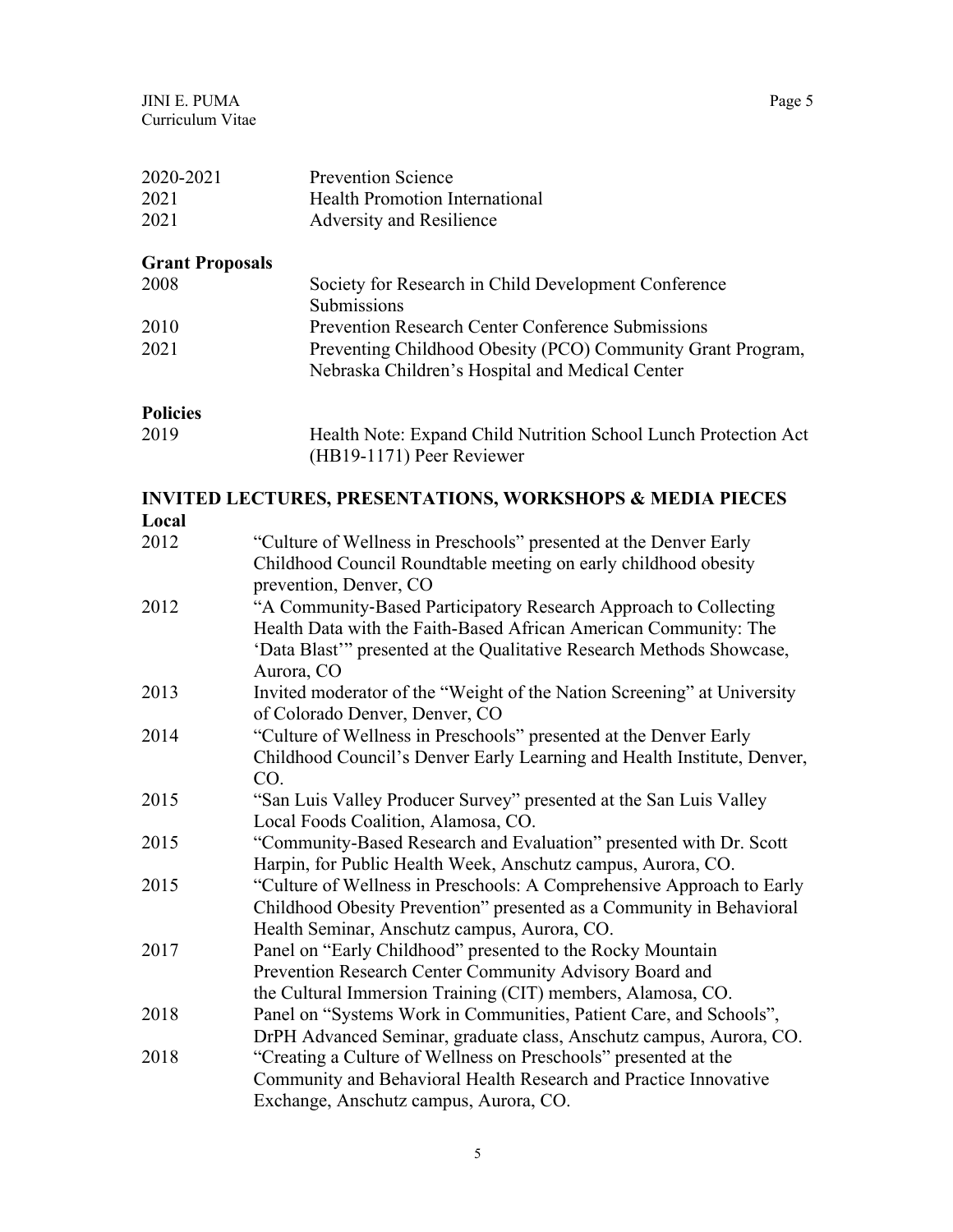| 2019         | Panel Discussion "Nurturing Young Minds: Nutrition and Early<br>Childhood" presented at a private event hosted by Constellation                                                                                                                                                                                                                              |
|--------------|--------------------------------------------------------------------------------------------------------------------------------------------------------------------------------------------------------------------------------------------------------------------------------------------------------------------------------------------------------------|
| 2019         | Philanthropy, Denver, CO.<br>"Culture of Wellness on Preschools (COWP) Program: Dissemination and<br>Implementation Framework" presented at the Community and Behavioral<br>Health Research and Practice Innovation Exchange, Anschutz campus,<br>Aurora, CO.                                                                                                |
| 2021         | "Getting Foundation Funding for Your Research and Public Health<br>Practice Work" presented as part of the Community and Behavioral Health<br>Department Professional Development Series, virtual presentation (25<br>attendees).                                                                                                                            |
| 2021         | "Engaging Community to Address Health Equity in Early Childhood"<br>presented as part of the 2021 Research and Practice Innovation Exchange,<br>Community and Behavioral Health Department (~40 attendees).                                                                                                                                                  |
| <b>State</b> |                                                                                                                                                                                                                                                                                                                                                              |
| 2009         | "Mixed Methods and Community-Based Research" presented at the<br>request of Paul Stein, Director of Colorado Refugee Services Program,<br>Colorado Department of Human Services, to an international audience of<br>refugee service administrators and workers, Denver, CO                                                                                   |
| 2012         | "Measuring the Built Environment for Physical Activity in Rural<br>Colorado: The San Luis Valley Community Health Project" presented at<br>the Culture of Data Conference, Arvada, CO                                                                                                                                                                        |
| 2012         | "A Community-Based Participatory Research Approach to Collecting<br>Health Data with the Faith-Based African American Community: The<br>'Data Blast'" presented at the Colorado Clinical and Translational<br>Sciences Institute Data Ethics Conference, Aurora, CO                                                                                          |
| 2013         | "Culture of Wellness in Preschools" presented at the Colorado Department<br>of Public Health and Environment Early Childhood Obesity Prevention in<br>Early Care and Education Setting External Advisory Committee meeting,<br>Denver, CO.                                                                                                                   |
| 2014         | "Assess, Identify, Make it Happen For Preschools (AIM-P): A Strategic<br>Planning Process to make Environment and Policy Changes focused on<br>increasing healthy eating and physical activity in Early Child Care<br>Settings" presented during a Livewell webinar entitled "Increasing Fresh,<br>Healthy Options in Early Childhood Settings", Denver, CO. |
| 2015         | "Culture of Wellness in Preschools" presented at the Early Childhood<br>Obesity Prevention Stakeholders state meeting, Denver, CO.                                                                                                                                                                                                                           |
| 2015         | "Increasing the Impact of Direct Education through Policy, Systems and<br>Environment Changes". 2015 Cooking Matters Colorado Statewide<br>Conference, Denver, CO.                                                                                                                                                                                           |
| 2016         | "Healthy Practices for Preschools to Prevent Childhood<br>Obesity", a webinar sponsored by the Colorado Department of Public<br>Health and Environment, Denver, CO.                                                                                                                                                                                          |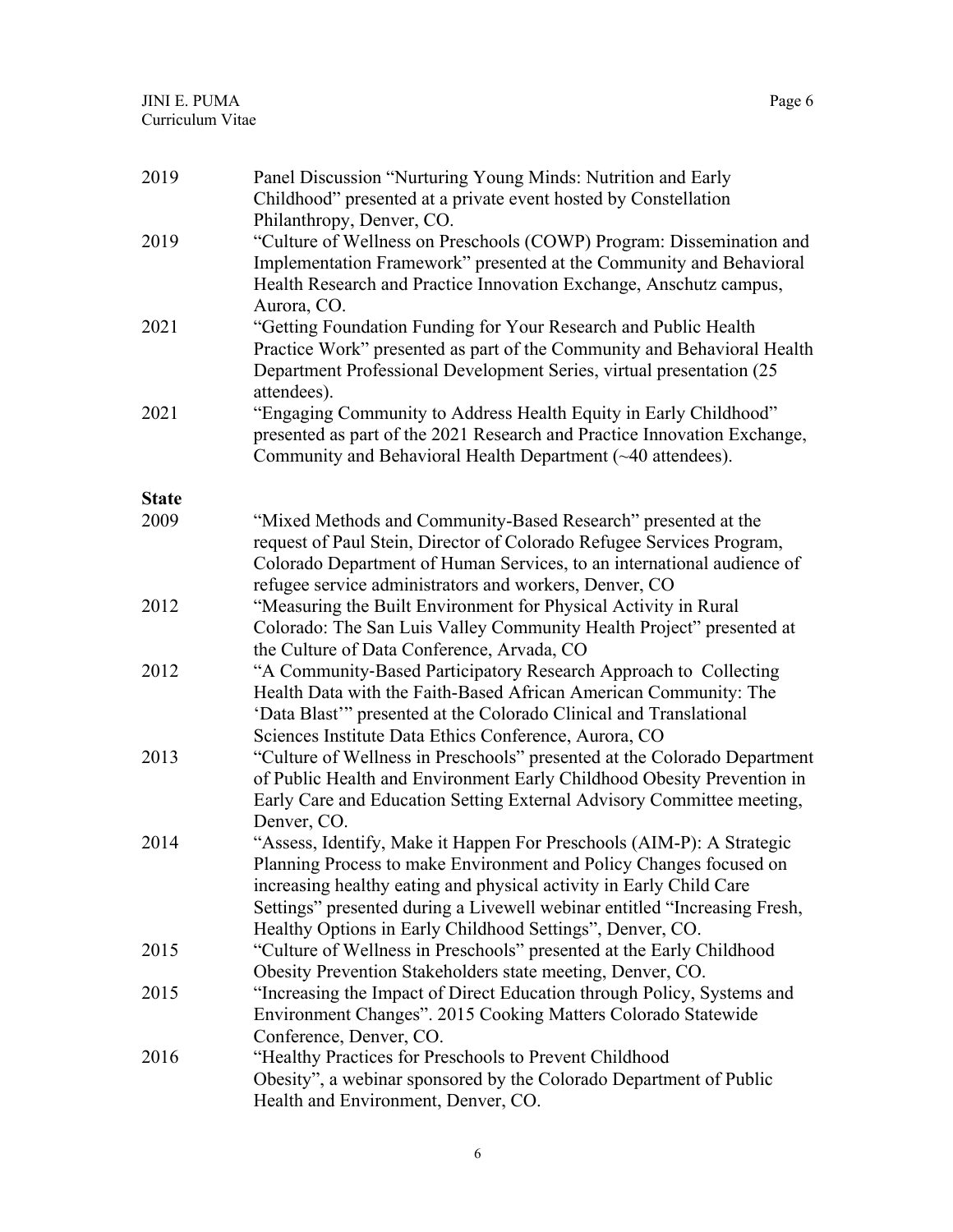| 2016 | "Study Finds Refugees in Denver are Integrating to a Better Life" featured<br>on CBS News (http://denver.cbslocal.com/2016/03/15/study-refugees- |
|------|--------------------------------------------------------------------------------------------------------------------------------------------------|
|      | denver-integration/) about the Refugee Integration Survey and Evaluation                                                                         |
|      | (RISE) study                                                                                                                                     |
| 2016 | "CDHS Study: Refugees Integrate Well in Colorado" featured on                                                                                    |
|      | Colorado Public Radio (CPR) about the Refugee Integration Survey and                                                                             |
|      | Evaluation (RISE) Study                                                                                                                          |
| 2017 | "2017 Best Places to Raise a Family in Colorado" Wallet Hub. Invited                                                                             |
|      | quote as an expert (https://wallethub.com/edu/best-places-to-raise-a-                                                                            |
|      | family-in-colorado/38264/#elaine-s-belansky-and-jini-puma)                                                                                       |
| 2019 | Panel Discussion "Family Engagement and Health Equity" Colorado                                                                                  |
|      | Department of Public Health and Environment Early Childhood Obesity                                                                              |
|      | Prevention Annual Stakeholder Meeting, Denver, CO.                                                                                               |
| 2019 | "Helping Kids by Texting Their Parents? Here's What the Experts Say",                                                                            |
|      | an article featured in the Chalkbeat (https://ww.chalkbeat.org/posts/co/                                                                         |
|      | 2019/12/17/helping-kids-by-texting-their-parents-heres-what-experts-say-                                                                         |
|      | about-this-exploding-strategy/), features the Text2LiveHealthy program                                                                           |
|      | used in the Culture of Wellness in Preschools Program (COWP)                                                                                     |
| 2021 | Quoted in "How to stay safe while trick-or-treating on Halloween during                                                                          |
|      | the pandemic" by Jessica Seaman                                                                                                                  |
|      | (https://www.denverpost.com/2021/10/20/safe-trick-or-treating-                                                                                   |
|      | halloween-colorado-covid/)                                                                                                                       |
|      |                                                                                                                                                  |

# **Regional**

| "Mountain Regional Plains Survey 2015" presented at the United States    |
|--------------------------------------------------------------------------|
| Department of Agriculture (USDA), Mountain Regional Plains SNAP-Ed       |
| Meeting, Salt Lake City, UT.                                             |
| "Mountain Regional Plains Regional Evaluation Work: Past, Present and    |
| Future" presented with Max Young, Christine Hradek, and Star Morrison    |
| at the USDA, Mountain Regional Plains SNAP-Ed Meeting, Denver, CO.       |
| "Culture of Wellness in Preschools: A Comprehensive Approach to Early    |
| Childhood Obesity" presented as part of the "2017 Webinar Series: The    |
| National Prevention Strategy: Health Across the Life Span, Active        |
| Living", Sponsored by Region VIII Federal Partners, Denver, CO.          |
| "Culture of Wellness in Preschools: SNAP-Ed in Action" presented as part |
| of a USDA, Food and Nutrition Services (FNS), all-staff meeting for the  |
| Mountain Plains Region, Denver, CO.                                      |
|                                                                          |
|                                                                          |

2016 "A Win-Win-Win: Increasing Children's Physical Activity and Healthy Eating during the School Day through University, Local Public Health, and School Partnerships" presented with Dr. Elaine Belansky at the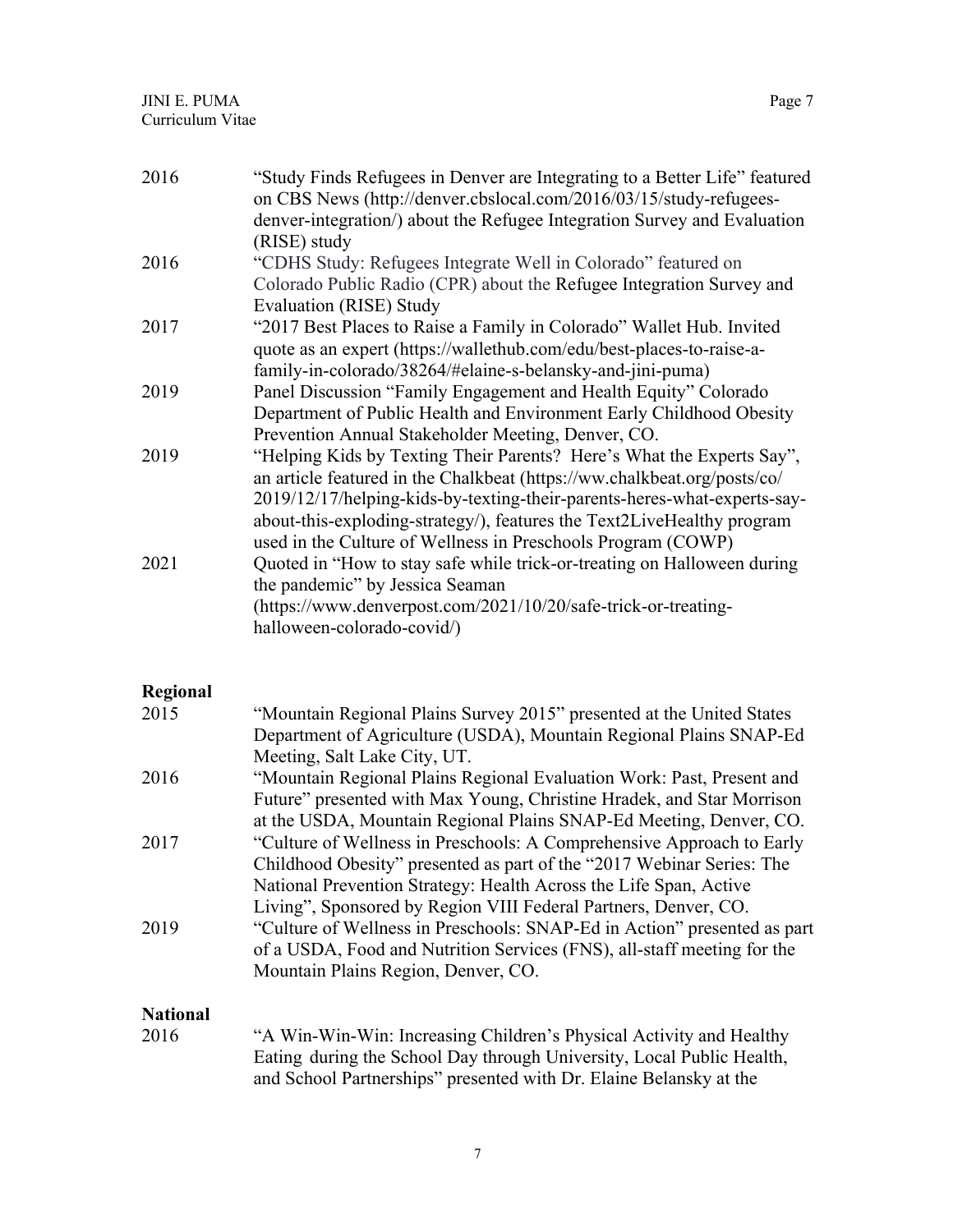|      | Redstone Symposium, Milken Institute Public Health Summit,                                                                                   |
|------|----------------------------------------------------------------------------------------------------------------------------------------------|
| 2017 | Washington, D.C.<br>"Culture of Wellness in Preschools (COWP): A Comprehensive Approach                                                      |
|      | to Obesity Prevention", part of a panel entitled "Providers and Parents                                                                      |
|      | Preventing Childhood", 9th Biennial Childhood Obesity Conference, San                                                                        |
|      | Diego, CA.                                                                                                                                   |
| 2018 | "Predicting Refugee Integration from RISE Longitudinal Data: New                                                                             |
|      | Insights, New Narratives", presented with Dr. Gary Lichtenstein at the                                                                       |
|      | Global Refugee and Migration in the 21st Century, Policies and Narratives                                                                    |
|      | of Inclusion, Georgetown University, Washington, D.C.                                                                                        |
| 2019 | "ASNNA 2019 Census of Intervention, Evaluation, and Reporting                                                                                |
|      | Activities" presented at the 2019 Association for SNAP-Ed Nutrition                                                                          |
|      | Education Administrators (ASNNA) Conference, Arlington, VA.                                                                                  |
| 2019 | "Conceptualizing and Measuring Refugee Integration: New Insights and a                                                                       |
|      | New Model" presented at the 2019 Great Lakes Conference on Refugee                                                                           |
|      | Resilience and Integration: Promising Practices, Emerging Trends,                                                                            |
|      | Cleveland, OH.                                                                                                                               |
| 2020 | "Engaging Harder to Reach Audiences" keynote presentation at                                                                                 |
|      | the 2019 Association for SNAP-Ed Nutrition Education Administrators                                                                          |
|      | (ASNNA) Conference, Arlington, VA.                                                                                                           |
| 2021 | "Development of a Dissemination and Implementation Framework for an                                                                          |
|      | Early Childhood Obesity Prevention Program" presented to the Nutrition                                                                       |
|      | and Obesity Policy Research and Evaluation Network (NOPREN) Early                                                                            |
|      | Childhood Education (ECE) Working Group Meeting, Virtual Meeting.                                                                            |
| 2021 | "Moving Forward by Looking Back: National Results from the SNAP-Ed                                                                           |
|      | Census of Intervention, Evaluation and Reporting Activities, 2017 -                                                                          |
|      | 2021", Keynote presentation presented at 2021 Association for SNAP-Ed<br>Nutrition Education Administrators (ASNNA), Virtual Conference (400 |
|      | attendees).                                                                                                                                  |
| 2021 | "The Role of Prevention Research Centers: The Story of the Rocky                                                                             |
|      | Mountain Prevention Research Center (RMPRC)", Keynote presentation                                                                           |
|      | presented at the 2021 Prevention Research Center Virtual Meeting $(\sim 500$                                                                 |
|      | attendees).                                                                                                                                  |
| 2021 | "Pivoting Research in the COVID Context: The Rocky Mountain                                                                                  |
|      | Prevention Research Center (RMPRC)", Concurrent session presented at                                                                         |
|      | the 2021 Prevention Research Center Virtual Meeting (50 attendees).                                                                          |
| 2021 | "Conducting Community-Engaged Research to Improve the Lives of                                                                               |
|      | Marginalized Communities in Urban and Rural Colorado", Invited                                                                               |
|      | presentation to the University of New Mexico Prevention Research Center                                                                      |
|      | $(\sim20$ attendees).                                                                                                                        |

# **TEACHING RECORD Courses Developed and Taught**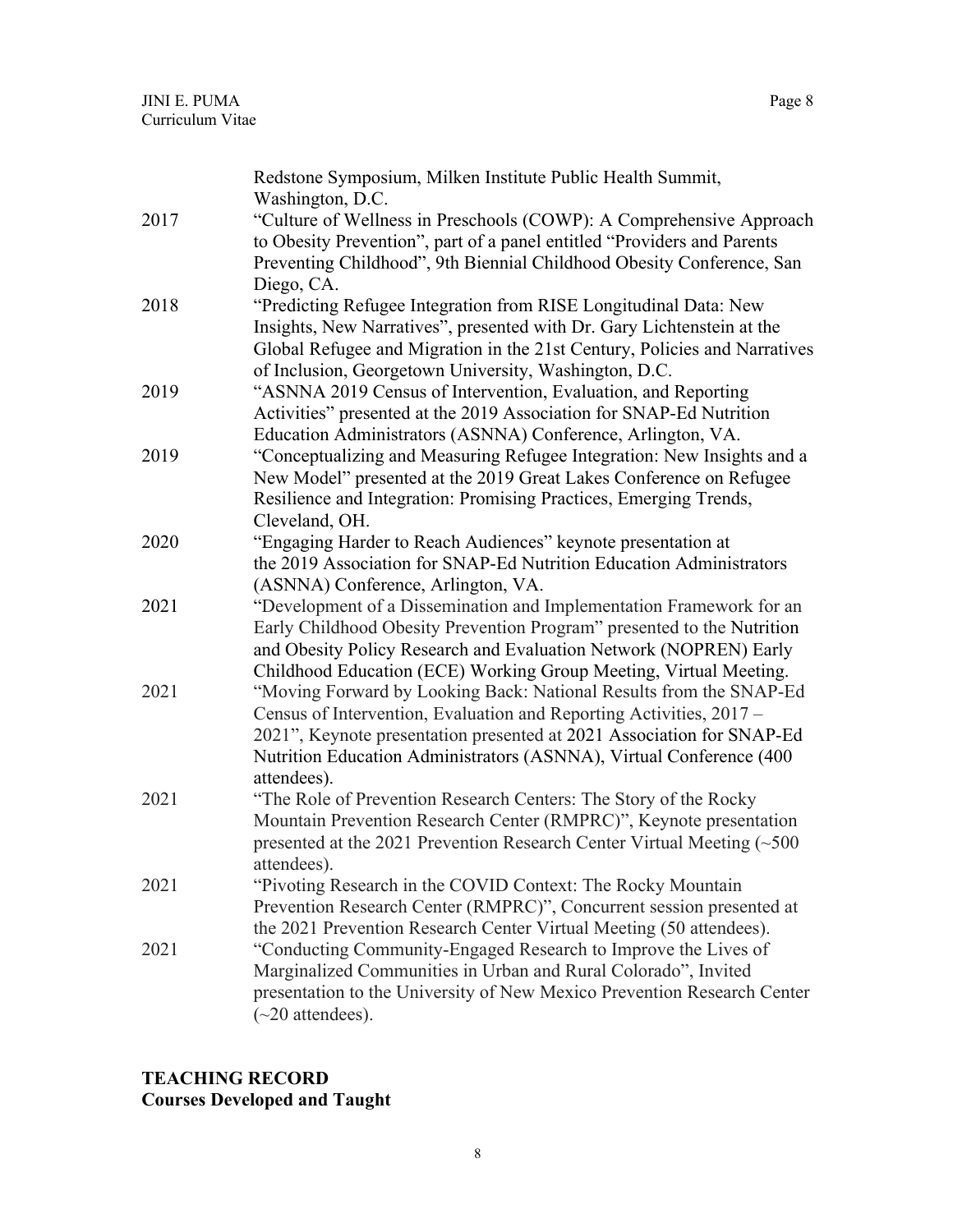#### **Guest Lectures**

| "Culture of Wellness in Preschools" presented to Dr. Jenn         |
|-------------------------------------------------------------------|
| Leiferman's Maternal and Child Health graduate class, Anschutz    |
| campus, Aurora, CO.                                               |
| "Culture of Wellness in Preschools" presented to Dr. Ashley       |
| Brooks-Russell Introduction to Public Health undergraduate        |
| course, University of Colorado Denver downtown campus,            |
| Denver, CO.                                                       |
| "Mixed Methods Design" presented to Dr. Betsy Risendal and Dr.    |
| Penny Bennett's Research and Evaluation Methods graduate class,   |
| Anschutz campus, Aurora, CO.                                      |
| "Working with the San Luis Valley to Identify Priority Issues for |
| Intervention" presented to Dr. Betsy Risendal's Program Planning  |
| and Implementation graduate class, virtual presentation           |
|                                                                   |

# **Advising**

#### **University of Colorado Denver**

#### **MPH Academic Advisor**:

Leah Elsmore (2013-2015) Nicole Harty (2013-2015) Emily Steen (2013-2015) Nicole Miller (2015-2017) Ashley Wilson (2015-2017)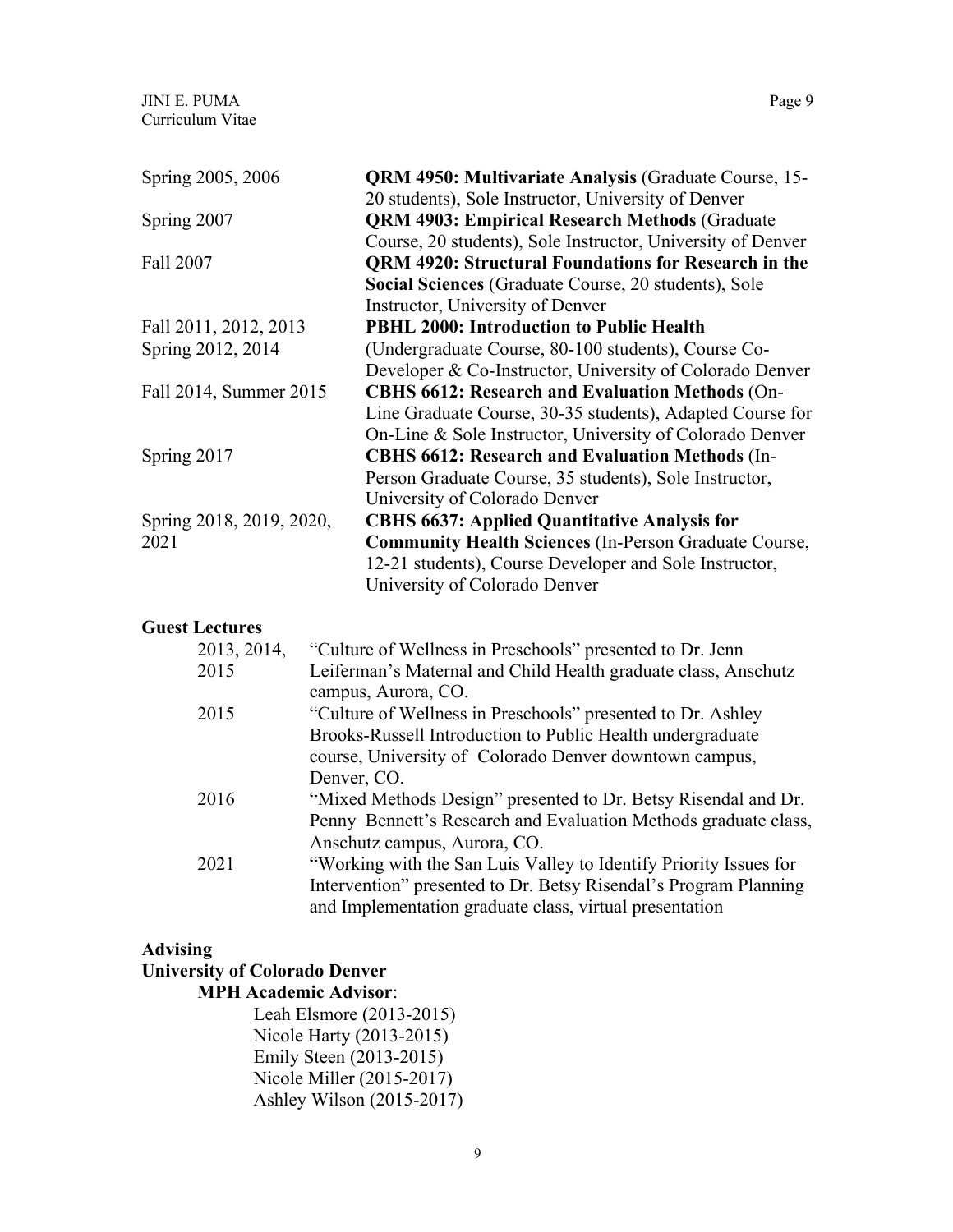JINI E. PUMA Page 10 Curriculum Vitae

> Mary Casey (2016-2018) Linnea Miller (2016-2018) Kallista Hammer (2016-2018) Jennifer Huynh (2016-2018) Ariel Alonzo (2017-2019) Nina Jagtiani (2017-2020) Issah Younossi (2018) Amelia Iglesias (2018-2020) William Lenahan (2018-2021) Kyla Munoz (2018-2020) Araia Desta Tsehaye (2018-2020) Rhiannon Streight (2018-2020) Kyla Knock (2018-2019) Rebecca Rodriguez (2018-2020) Courtney Spoutz (2019-2021) Mia Carlotta (2020-Present) Beth Watts (2020-2021) Ryley Donohoe (2020-2021) Lauren Phillips (2020-2021) Meghan Bellamy (2020-2021) Ethan Tietze (2020-Present) Ashley Hussein (2021-Present) Emma Kett (2021-Present) Anna Lippman (2021-Present) Natalia Masterman (2021-Present) Brenda Mendoza-Ortega (2021-Present) Yadiel Tesfaye (2021-Present)

#### **MPH Practicum/Capstone Preceptor**:

Sarah Hernandez (2013) Rachel Levine (2013-2014) Carrie Pearse (2016) Max Young (2016-2017) Kathy Whitlow (2018) Amanda Martinez (2021, 2022) Kristen Young (2021, 2022)

#### **MS/MA Thesis Committee Member**:

Julie Rodriguez (2015)

#### **DrPH Academic Advisor**:

Kate Boyd (2018-Present) Emily Bergling (2018 – 2021) David LaRocca (2018 – Present)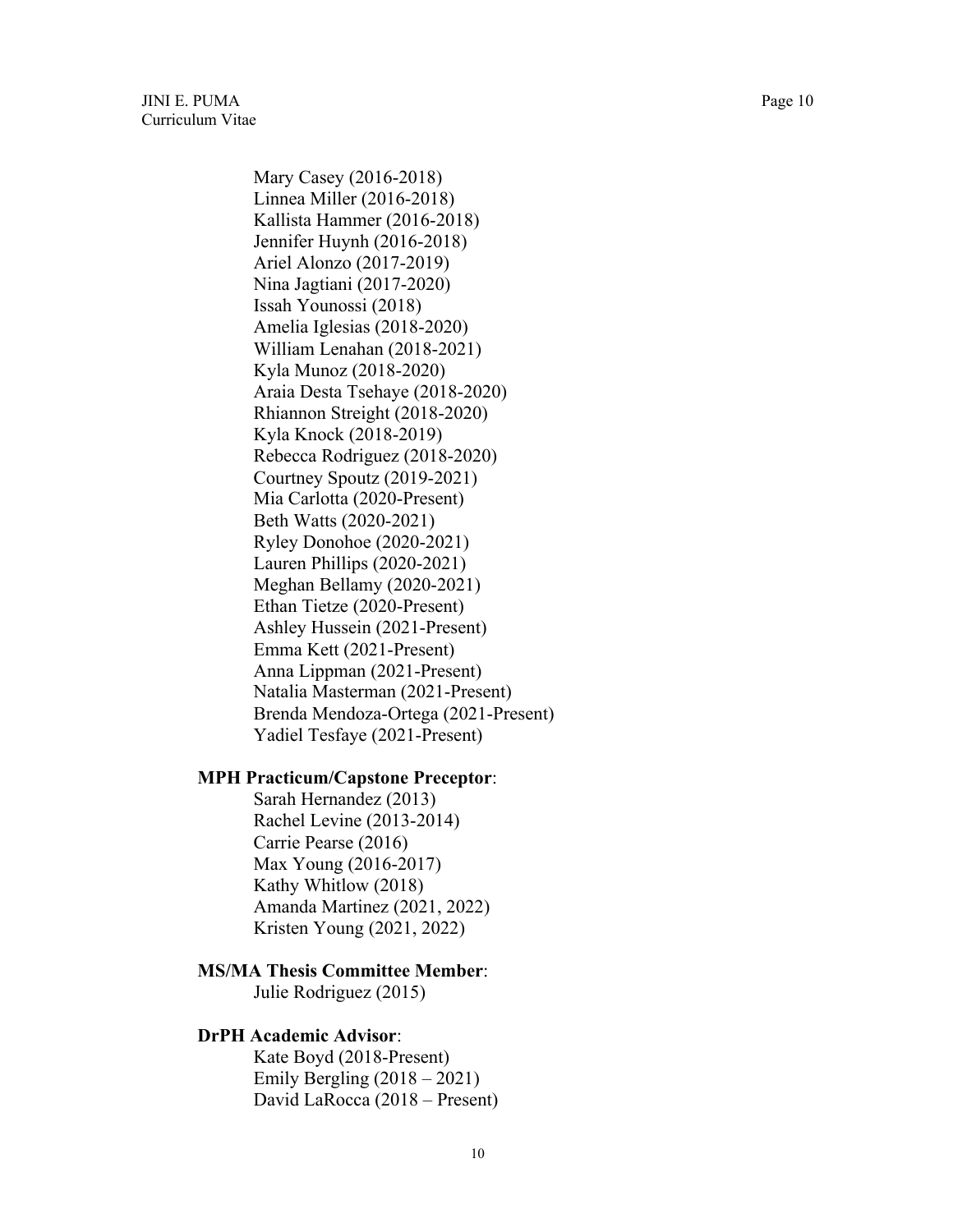Curriculum Vitae

Julie Webb (2019 – 2020) Elshimaa Basha (2020 – Present)

#### **PhD/DrPH Dissertation Committee Member**:

Ernesto Moralez (2012-2015) Cynthia Hazel (2016-2018) Charlotte Farewell (2016-2019) Sarah Brewer (2018-2019) Kate Boyd (2018-2021) Emily Bergling (2019-2021) David LaRocca (2020-Present) Julie Webb (2021-Present)

#### **Other Teaching Activities: BA/BS Internship Supervision**:

AnnsLee Merlo (2012-2013) Josselyn Perez (2012-2013) Odelia Yarshari (2012-2013) Adam Pittman (2014) Ruth Berhanu (2018)

#### **MA/MPH Internship Supervision**:

Adriana Jimenez (2012) Julie Rodriguez (2014)

#### **MA Independent study**:

Martha (Mattie) Curry (2019-Present)

#### **PhD Independent Study:**

Sarah Brewer (2017) David LaRocca (2020)

#### **University of Denver**

**MS/MA Thesis Advisor**:

Kayla Frazier (2013-2014)

### **PhD/DrPH Dissertation Committee Member**:

Amber Kim (2010-2012)

**Other Teaching Activities: MA/MPH Internship Supervision**: Sara Gathright (2011-2012)

#### **MA Practicum Advisor**: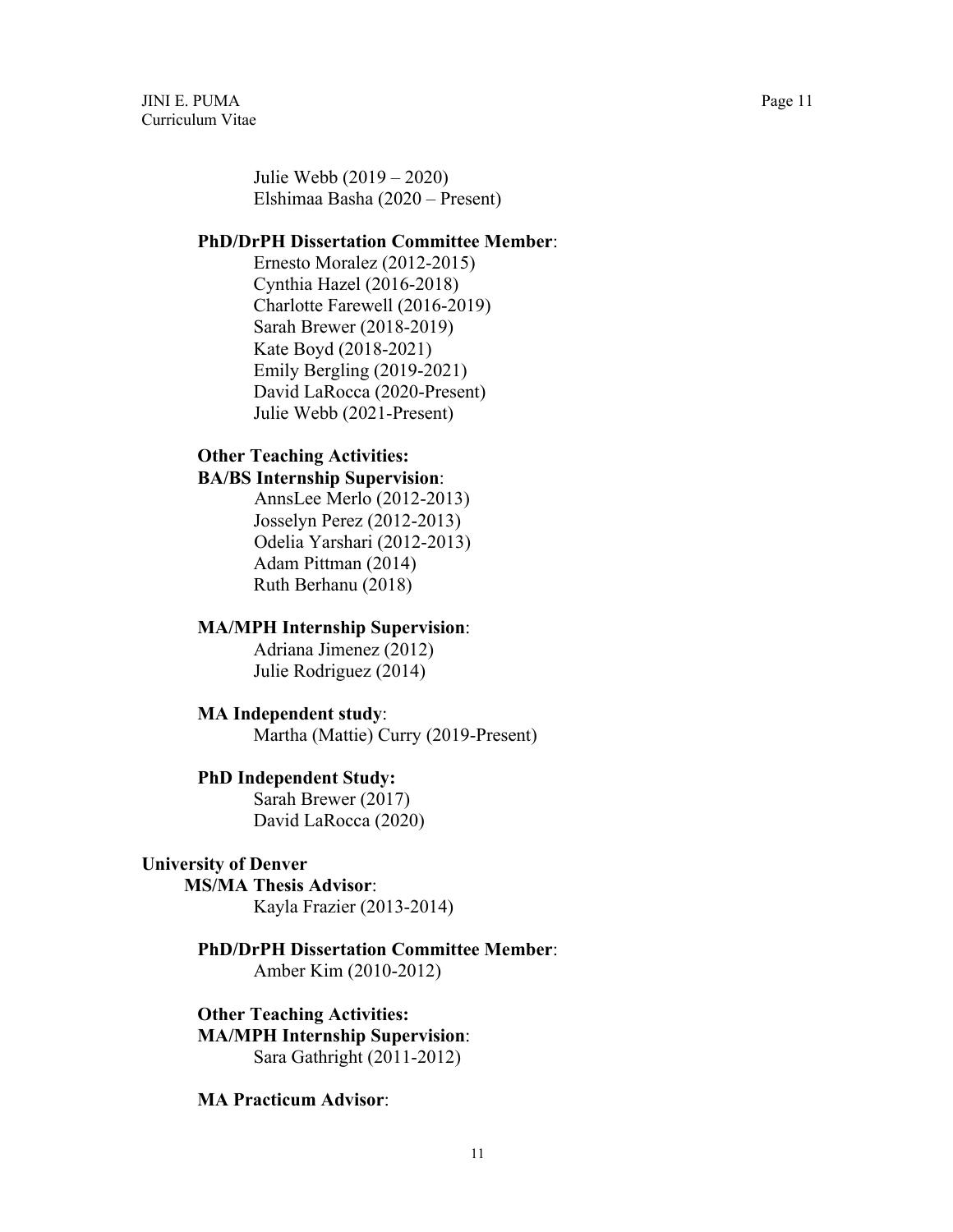Kayla Frazier (2012-2013)

### **MA Independent study**:

Jennifer Arzberger (2009-2010) Amber Smith (2009-2010)

# **PhD Internship Supervision:**

Yenchen Chang (2012)

# **RESEARCH AND PUBLIC HEALTH PRACTICE GRANTS AND CONTRACTS**

# **Active Grants and Contracts**

### **Well-being of the ECE Workforce in Low-Resourced Locations (WELL) (9/30/21 – 9/29/26) (Total Direct: \$1,626,714, Indirect: \$422,946)**

# **Administration for Children and Families (ACF)** (Puma & Farewell, Co-PIs) **90YR0129**

The overarching goal of the WELL study is to investigate individual-, interpersonal-, and systems-level factors that are most associated with worker well-being in Head Start settings and then to implement the WELL intervention, a multi-level, multi-strategy intervention, via partnerships with five large Head Start agencies in Colorado and assess the WELL intervention's implementation and effectiveness to improve worker well-being*.*  Role: Co-Principal Investigator

# **Rocky Mountain Prevention Research Center (10/1/2019-9/29/2024) (Total Direct: \$3,006,798, Indirect: 718,364)**

# **DP006399-01**

Center for Disease Control and Prevention (CDC) (Leiferman, PI)

One of 25 CDC-funded prevention research centers nationwide housed at UCD and partnering with the San Luis Valley of southern Colorado to promote health and well-being in rural communities. This grant will support Center operations and the conduct of a core research project, entitled STANCE (Linking Systems To address ACEs iN Childhood Early on).

Role: Co-Principal Investigator of Core Research Project

# **Rocky Mountain School Wellness Program (10/1/21-9/30/22) (Total Direct: \$2,079,004; Indirect: \$309,510)**

Colorado Department of Human Services (Puma, PI)

The grant will allow us to implement and study the effectiveness of the Culture of Wellness in Preschools program and the Integrated Nutrition Education Program (INEP) in counties throughout Colorado. Both programs aim to increase physical activity and healthy eating and strengthen overall wellness policies in preschools.

Role: Principal Investigator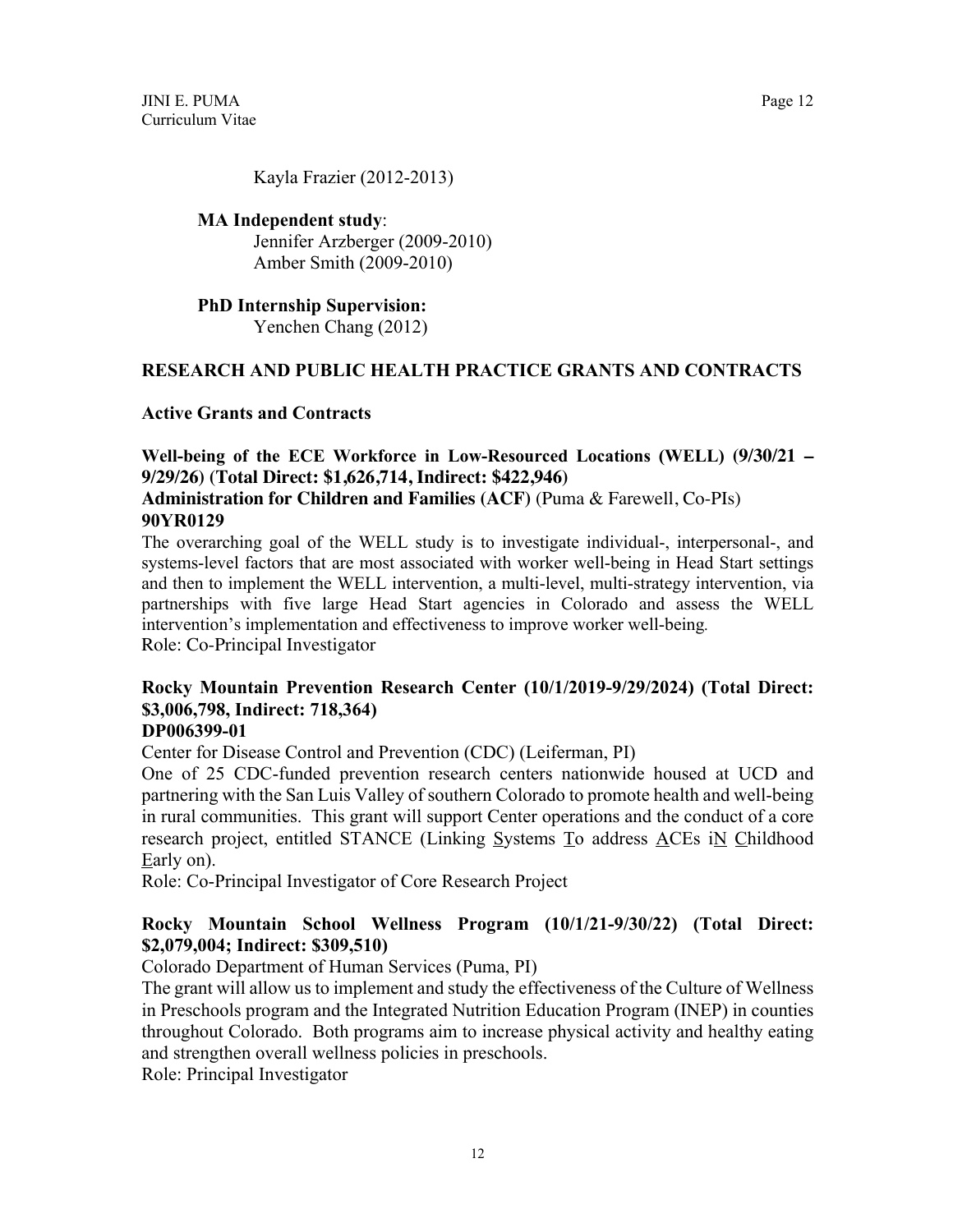### **Fostering Resilience in Early Education (FREE) (12/1/21-11/30/22) (Total Request: \$125,000)**

Constellation Philanthropy (Puma & Farewell, Co-PIs)

The over-arching goal is to expand the FREE program, a multi-strategy, multigenerational intervention aimed at increasing the mental health and well-being of the early childhood education workforce, to 50 additional formal and informal early child care providers in the San Luis Valley, a rural region of Colorado. Role: Co-PI

### **Fostering Resilience in Early Education (FREE): Family, Friend and Neighbor (FFN) (12/1/21-11/30/22) (Total Request: \$74,885)**

Caring for Colorado (Puma & Farewell, Co-PIs)

The over-arching goal is to expand the FREE program, a multi-strategy, multigenerational intervention aimed at increasing the mental health and well-being of the early childhood education workforce, to 30 additional informal early child care providers in the San Luis Valley, a rural region of Colorado. Role: Co-PI

### **Culture of Wellness in Preschools (7/1/21-6/30/22) (Total Direct: \$56,532; Indirect: \$5,653)**

City and County of Denver (Puma, PI)

This project supports the implementation and the study of the sustainability of the Culture of Wellness in Preschools in 26 Head Start preschools serving 4,185 children in Denver to increase physical activity and healthy eating and strengthen overall wellness policies. Role: Principal Investigator

# **Fostering Resilience in Early Educators (FREE): Family, Friend, and Neighbor Caregivers (06/01/20-05/31/22) (Direct Cost: \$208,959; Indirect Cost: \$27,500)**

The Colorado Health Foundation (Puma, Co-PI)

The FREE program is a two-generation, two-component early childhood education (ECE) *home-based* intervention focused on integrating mindfulness practices into *informal* caregiver settings to increase the uptake of self-care strategies among FFN caregivers. The primary outcomes of FREE are to improve the mental health and wellbeing of caregivers, in turn promoting high quality relationships with the children in their care and fostering resilience.

Role on Grant: Co-Principal Investigator

# **COVID-19 Supplement Grant (05/11/21-05/10/22) (Direct Cost: \$367,983; Indirect Cost: \$132,017)**

# 6 U48DP006399-02-03

Center for Disease Control and Prevention (CDC) (Leiferman & Puma, Co-PIs) The supplement grant is to support the implementation of CDC's COVID-19 vaccine confidence strategy by funding the Connecting Behavioral Science to COVID-19 Vaccine Demand (CBS-CVD) Network, to identify key behavioral insights that will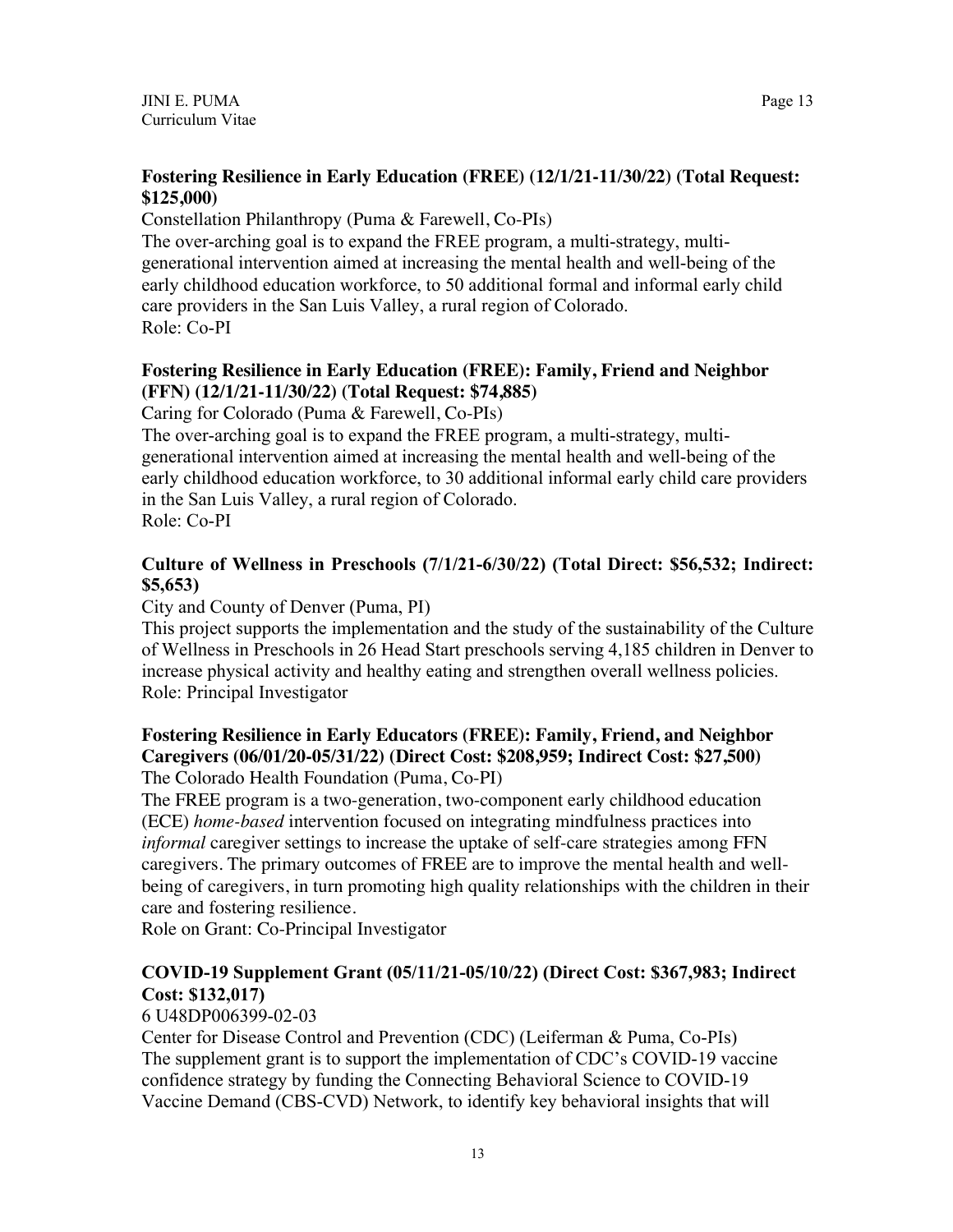inform effective solutions to increase confidence in Coronavirus Disease 2019 (COVID-19) vaccines, and ultimately uptake.

### **Fostering Resilience in Early Educators (FREE): Southeast Colorado (05/01/20- 04/30/22) (Total Cost: \$150,000)**

Temple Hoyne Buell Foundation (Puma, Co-PI)

The FREE program is a two-generation, two-component early childhood education (ECE) *center-based* intervention focused on integrating mindfulness practices into *formal* caregiver settings to increase the uptake of self-care strategies among ECE caregivers. The primary outcomes of FREE are to improve the mental health and well-being of caregivers, in turn promoting high quality relationships with the children in their care and fostering resilience.

Role on Grant: Co-Principal Investigator

# **Fostering Resilience in Early Educators (FREE): Colorado Springs (05/01/20- 04/30/22) (Total Direct: \$208,959; Indirect: \$23,218)**

Colorado Springs Health Foundation (Puma, Co-PI)

The FREE program is a two-generation, two-component early childhood education (ECE) *center-based* intervention focused on integrating mindfulness practices into *formal* caregiver settings to increase the uptake of self-care strategies among ECE caregivers. The primary outcomes of FREE are to improve the mental health and well-being of caregivers, in turn promoting high quality relationships with the children in their care and fostering resilience.

Role: Co-Principal Investigator Role in Grant Writing: Co-wrote grant

# **BREATHE-Q: Adaptation of a Mindfulness-Based Intervention for LGBTQ+ Adolescents (2/1/2021-1/31/22) (Total Direct: 29,912)**

Community and Behavioral Health Department – Interinstitutional Pilot Funding (Quirk, PI)

The long-term goal of this grant is to address the gap in LGBTQ-focused adolescent interventions by implementing tailored, evidence-based mindfulness-based interventions (MBI) that reduce mental and physical health disparities. The project has the following specific aims: 1. Develop an adapted MBI group program (*BREATHE-Q)*, tailored to the unique stressors and needs of LGBTQ+ adolescents. 2. Refine *BREATHE-Q* and assess feasibility, acceptability, and safety.

Role: Significant Contributor/Advisor

# **Completed Grants and Contracts**

# **Culture of Wellness in Schools (COWIS) (10/1/20-9/30/21) (Total Direct: \$2,179,076; Indirect: \$324,521)**

Colorado Department of Human Services (Puma, PI)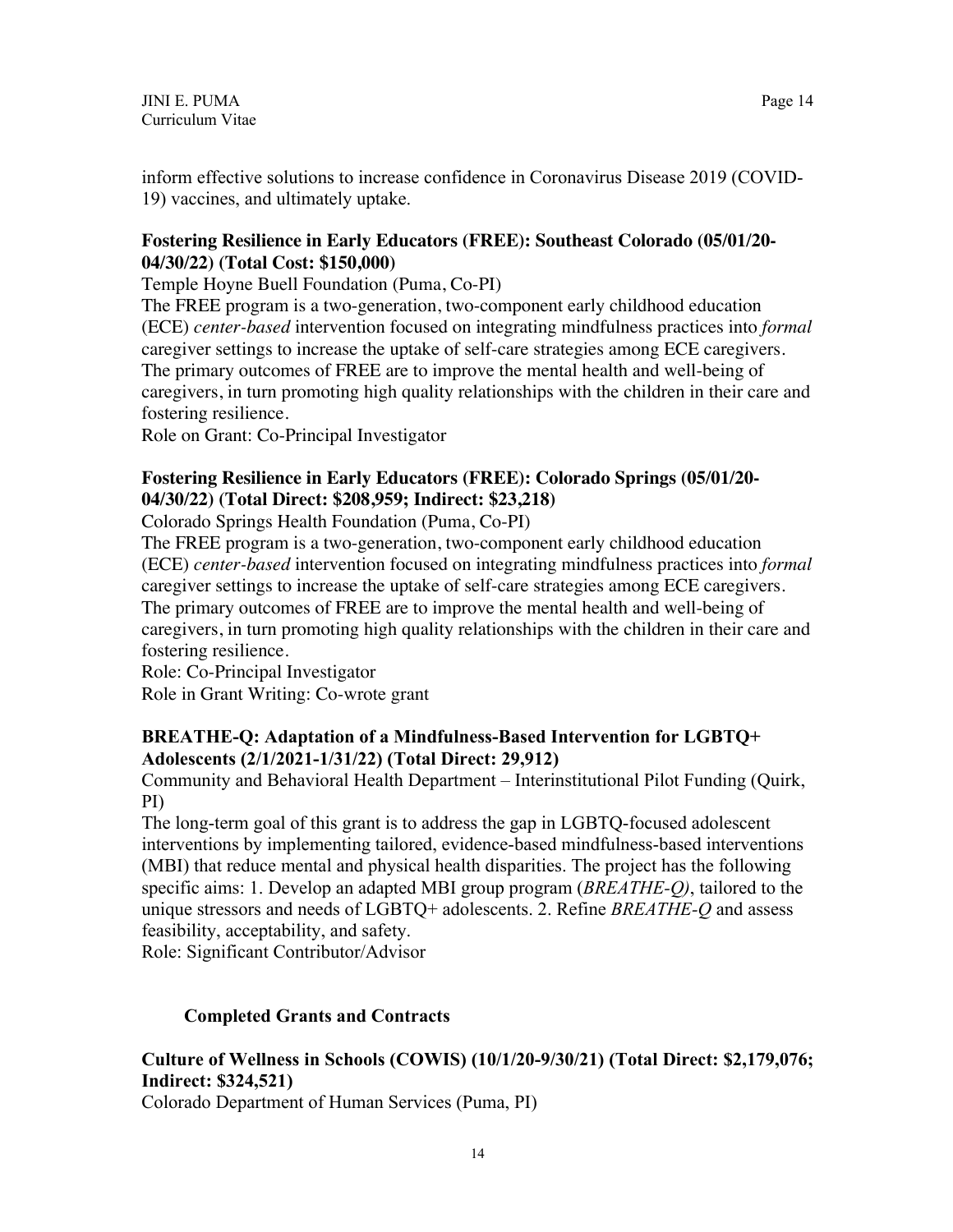The grant will allow us to implement and study the effectiveness of the Culture of Wellness in Preschools program and the Integrated Nutrition Education Program (INEP) in counties throughout Colorado. Both programs aim to increase physical activity and healthy eating and strengthen overall wellness policies in preschools.

Role: Principal Investigator

### **Culture of Wellness in Preschools (7/1/20-6/30/21) (Total Direct: \$50,532; Indirect: \$5,053)**

#### City and County of Denver (Puma, PI)

This project supports the implementation and the study of the sustainability of the Culture of Wellness in Preschools in 26 Head Start preschools serving 4,185 children in Denver to increase physical activity and healthy eating and strengthen overall wellness policies. Role: Principal Investigator

### **Culture of Wellness in Schools (COWIS) (10/1/19-9/30/20) (Total Direct: \$2,096,330; Indirect: \$311,570)**

Colorado Department of Human Services (Puma, PI)

The grant will allow us to implement and study the effectiveness of the Culture of Wellness in Preschools program and the Integrated Nutrition Education Program (INEP) in counties throughout Colorado. Both programs aim to increase physical activity and healthy eating and strengthen overall wellness policies in preschools.

Role: Principal Investigator

### **Culture of Wellness in Preschools (7/1/19-6/30/20) (Total Direct: \$35,585; Indirect: \$3,559)**

City and County of Denver (Puma, PI)

This project supports the implementation and the study of the sustainability of the Culture of Wellness in Preschools in 26 Head Start preschools serving 4,185 children in Denver to increase physical activity and healthy eating and strengthen overall wellness policies. Role: Principal Investigator

# **Culture of Wellness in Preschools: Whole Child (2/15/18-2/14/2020) – (Total Direct: \$786,162; Indirect: \$78,242)**

#### **9115**

The Colorado Health Foundation (Puma, PI)

Goal: Develop and evaluate adaptation of the Culture of Wellness in Preschools (COWP) program's existing focus on positive physical development to include positive cognitive, language and social-emotional development to for preschool-aged children in four Colorado counties.

Role: Principal Investigator

# **Understanding Facilitators and Barriers to the Implementation and Sustainability of Health-Promoting Policy, System and Environment Changes in Early Childcare Education Settings (1/1/19 – 12/31/19) (Total Direct: \$59,692; Indirect: \$5,969)**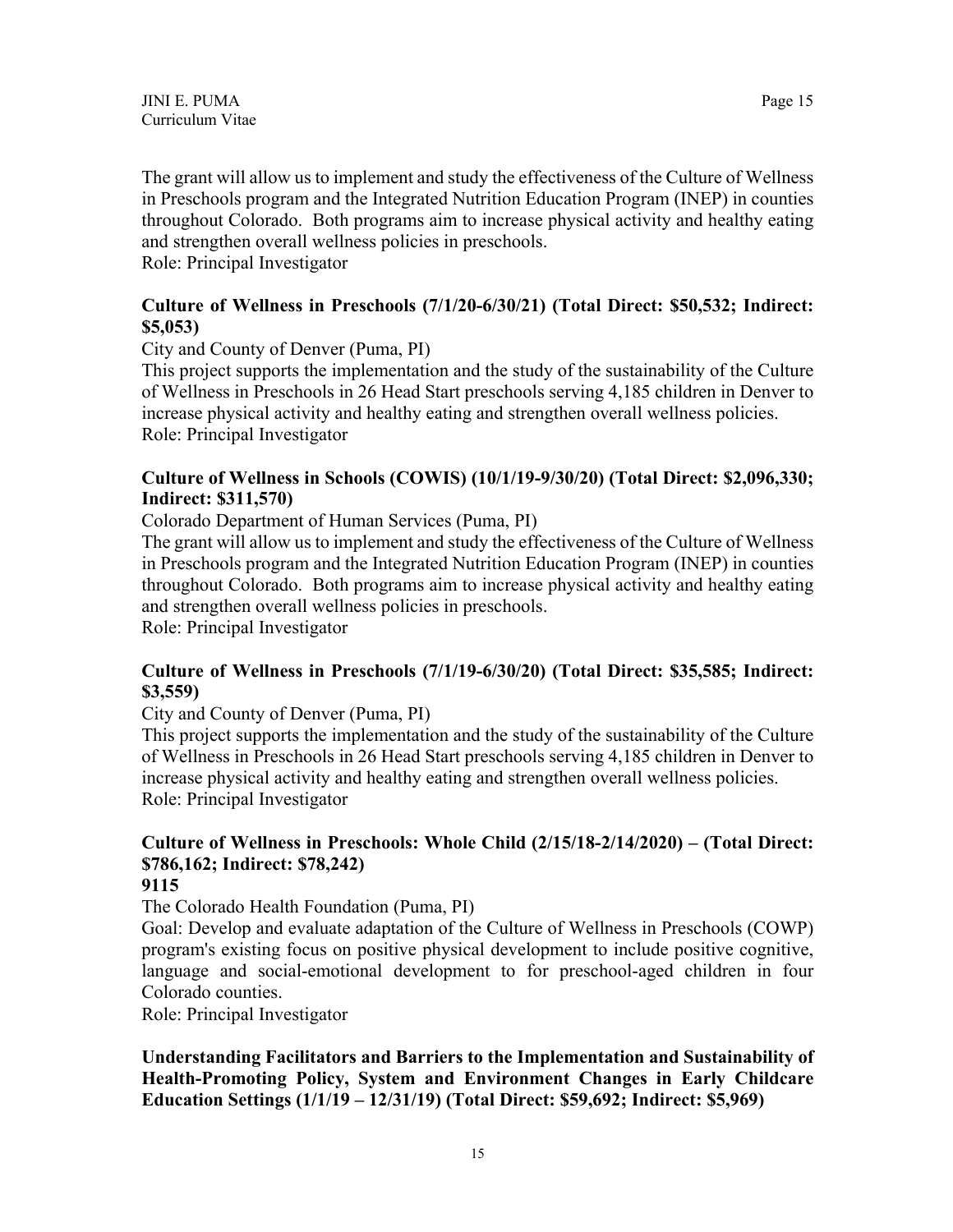#### **9394**

Temple Hoyne Buell Foundation (Puma, Co-PI)

This grant will allow us to conduct a secondary data analysis to understand facilitators and barriers to the implementing and sustaining health-promoting policy, system and environmental changes in rural and urban early childhood education centers in 13 Colorado counties.

Role: Co-Principal Investigator, with doctoral student, C. Farewell

# **Culture of Wellness in Preschools (1/1/19-12/31/19) (Total Direct: \$25,000; Indirect: \$0)**

# City and County of Denver (Puma, PI)

This project supports the implementation and the study of the sustainability of the Culture of Wellness in Preschools in 26 Head Start preschools serving 4,185 children in Denver to increase physical activity and healthy eating and strengthen overall wellness policies. Role: Principal Investigator

# **Culture of Wellness in Schools (COWIS) (10/1/18-9/30/19) (Total Direct: \$2,298,395; Indirect: \$339,357)**

Colorado Department of Human Services (Puma, PI)

The grant will allow us to implement and study the effectiveness of the Culture of Wellness in Preschools program and the Integrated Nutrition Education Program (INEP) in counties throughout Colorado. Both programs aim to increase physical activity and healthy eating and strengthen overall wellness policies in preschools.

Role: Principal Investigator

# **Culture of Wellness in Preschools (7/1/18-6/30/19) (Total Direct: \$32,350; Indirect: \$3,235)**

# City and County of Denver (Puma, PI)

This project supports the implementation and the study of the sustainability of the Culture of Wellness in Preschools in 26 Head Start preschools serving 4,185 children in Denver to increase physical activity and healthy eating and strengthen overall wellness policies. Role: Principal Investigator

# **Culture of Wellness in Preschools: Healthy Environment Project (5/15/2018 – 5/14/19) (Total Direct: \$69,579; Indirect: \$6,958)**

Colorado Springs Health Foundation (Puma, PI)

This funding will allow us to adapt one component of the COWP program, the strategic planning process, to make health-promoting center environment and policy changes in three rural counties (El Paso, Teller and Park) and study the implementation and dissemination of this adapted model.

Role: Principal Investigator

# **Culture of Wellness in Preschools. Lead. Learn. Play. (1/1/18-12/31/18) (Total Direct: \$70,062; Indirect: \$7,006)**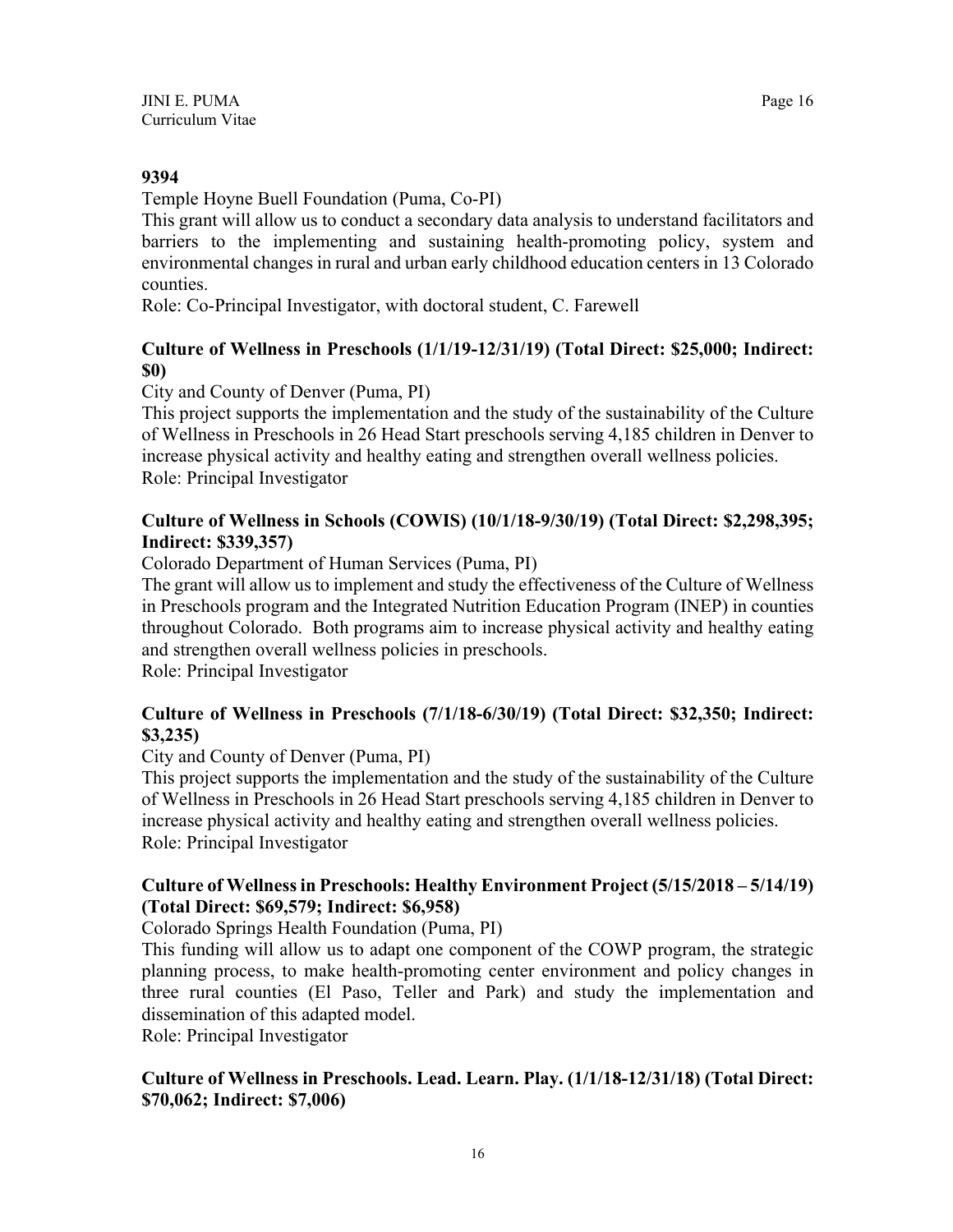Temple Hoyne Buell Foundation (Puma, PI)

The grant allowed us to adapt one component, the strategic planning process to make health-promoting policy, system and environment changes, of the Culture of Wellness in preschools program and study the implementation and dissemination of the adapted model with early childhood education providers in El Paso and Park counties. Role: Principal Investigator

# **Culture of Wellness in Schools (COWIS) (10/1/17-9/30/18) (Total Direct: \$2,176,520; Indirect: \$\$271,194)**

Colorado Department of Human Services (Puma, PI)

The grant allowed for the implementation and study of the COWP and INEP programs in preschools and elementary schools across Colorado.

Role: Principal Investigator

# **Culture of Wellness in Preschools (7/1/18-6/30/18) (Total Direct: \$32,350; Indirect: \$3,235)**

City and County of Denver (Puma, PI)

This grant funded the maintenance and the study of the sustainability of the Culture of Wellness in Preschools in 26 Head Start preschools serving 4,185 children in Denver to increase physical activity and healthy eating and strengthen overall wellness policies. Role: Principal Investigator

# **Integrated Nutrition Education Program (12/1/16-11/30/17) (Total Direct: \$7,432; Indirect: \$0)**

Anschutz Family Foundation (Puma, PI)

This funding allowed INEP to mitigate barriers to parent engagement in nutrition education courses at low-income schools.

Role: Principal Investigator

# **Culture of Wellness in Preschools (10/1/16-9/30/17) (Total Direct: \$1,412,790; Indirect: \$209,453)**

Colorado Department of Human Services (Puma, PI)

The grant allowed for the implementation and study of the implementation of the Culture of Wellness in Preschools program in 11 counties throughout Colorado. The COWP program aims to increase physical activity and healthy eating and strengthen overall wellness policies in preschools.

Role: Principal Investigator

# **Integrated Nutrition Education Program (10/1/16-9/30/17) (Total Direct: \$1,232,945 Direct; Indirect: \$167,920)**

Colorado Department of Human Services (Puma, PI)

The Integrated Nutrition Education Program (INEP) is an elementary school-based nutrition education intervention. The specific aim was to increase fruit and vegetable intake in children and their families.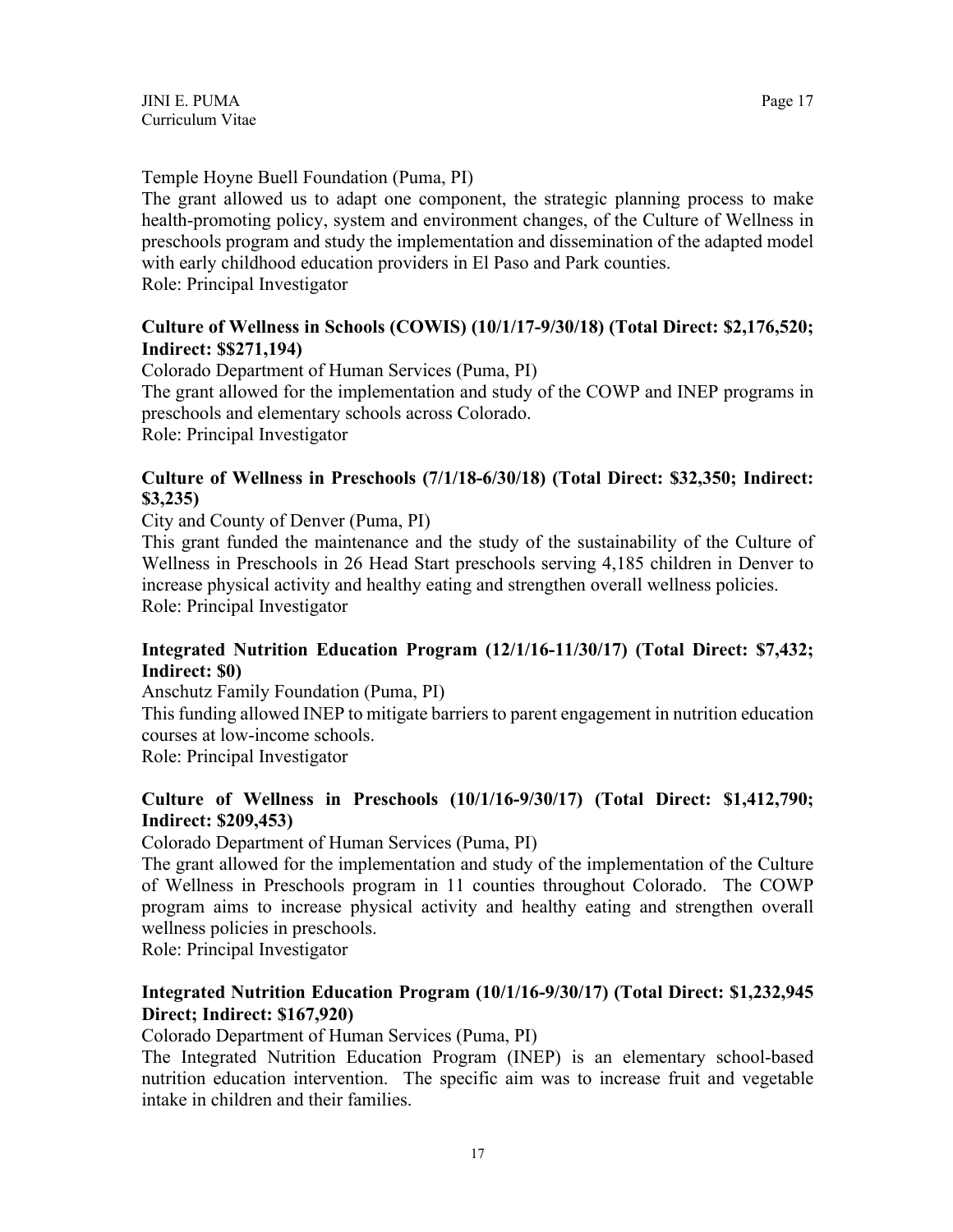Role: Principal Investigator

### **Culture of Wellness in Preschools (7/1/16-6/30/17) (Total Direct: \$35,350; Indirect: \$3,235)**

City and County of Denver (Puma, PI)

This project supported the sustainability of the Culture of Wellness in Preschools in 26 Head Start preschools serving 4,185 children in Denver to increase physical activity and healthy eating and strengthen overall wellness policies.

Role: Principal Investigator

# **Culture of Wellness in Preschools (2/15/15-2/14/2017) (Total Direct: \$1,249,135; Indirect: \$122,839)**

#### **6471**

The Colorado Health Foundation (Puma, PI)

The grant allowed for the expansion and study of the dissemination of the Culture of Wellness in Preschools program to 20 low-income preschools serving 5,340 children in 7 Colorado counties. The COWP program aimed to increase physical activity and healthy eating and strengthen overall wellness policies in preschools.

Role: Principal Investigator

### **Culture of Wellness in Preschools (6/1/16-5/31/17) (Total Direct: \$90,909; Indirect: \$9,091)**

Colorado Springs Health Foundation (Puma, PI)

This grant allowed for the expansion of the Culture of Wellness in Preschools (COWP) programming to preschools serving economically disadvantaged children in El Paso County. The COWP program aimed to increase physical activity and healthy eating and strengthen overall wellness policies in preschools.

Role: Principal Investigator

### **Culture of Wellness in Preschools (10/1/15-9/30/16) (Total Direct: \$867,612; Indirect: \$224,663)**

Colorado Department of Human Services (Puma, PI)

The grant allowed for the implementation and study of the implementation of the Culture of Wellness in Preschools program in 11 counties throughout Colorado. The COWP program aims to increase physical activity and healthy eating and strengthen overall wellness policies in preschools.

Role: Principal Investigator

# **Integrated Nutrition Education Program (10/1/15-9/30/16) (Total Direct: \$1,306,935; Indirect: \$319,433)**

Colorado Department of Human Services (Puma, PI)

The Integrated Nutrition Education Program (INEP) is an elementary school-based nutrition education intervention. The specific aim was to increase fruit and vegetable intake in children and their families.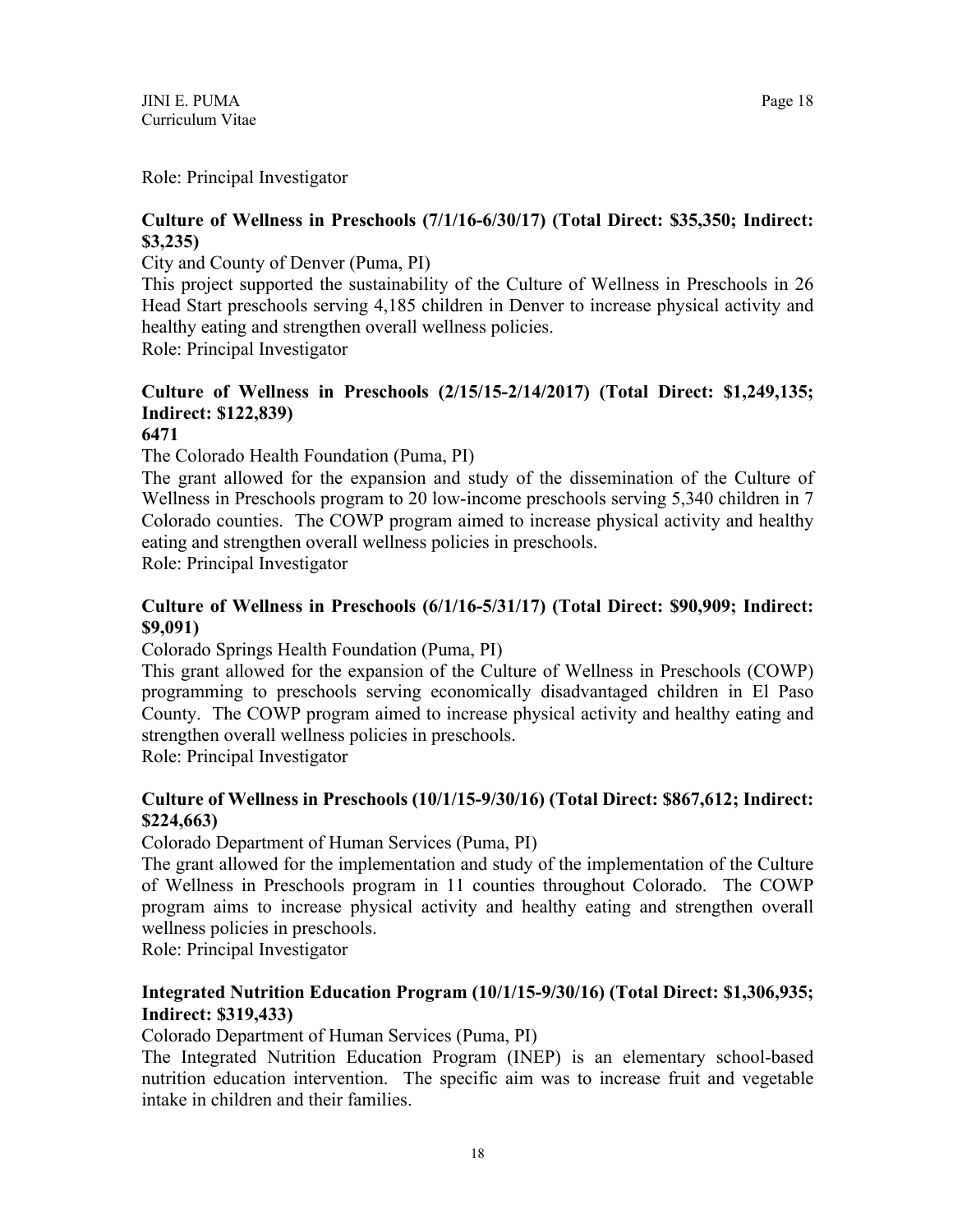Role: Principal Investigator

### **Promoting Healthy Practice Changes to Prevent Childhood Obesity in A Preschool Setting (6/1/16-6/29/16) (Total Direct: \$1,405; Indirect: \$0)**

Colorado Department of Public Health and Environment (Puma, PI)

Funding to create a 2-hour webinar training that promotes healthy practice change around healthy eating, active living to prevent childhood obesity in preschool centers around the state. The intended audience was primarily staff from local public health agencies in Colorado.

Role: Principal Investigator

### **Culture of Wellness in Preschools (871/15-6/30/16) (Total Direct: \$86,364; Indirect: \$8,636)**

City and County of Denver (Puma, PI)

This project supported 26 Head Start preschools serving 4,185 children in Denver to increase physical activity and healthy eating and strengthen overall wellness policies. Role: Principal Investigator

### **Culture of Wellness in Preschools. Lead. Learn. Play. (5/1/15-4/30/16) (Total Direct: \$102,315; Indirect: \$10,231)**

Temple Hoyne Buell Foundation (Puma, PI)

The grant allowed us to expand one component, the child-focused physical activity component, of the Culture of Wellness in preschools program in Jefferson, Denver and Gilpin counties. The COWP program aimed to increase physical activity and healthy eating and strengthen overall wellness policies in preschools.

Role: Principal Investigator

### **Refugee Integration and Evaluation Survey (RISE) Study (1/1/11 – 12/31/15) (Total Direct: \$308,328; Indirect: \$0)**

Office of Refugee Resettlement, Wilson-Fish Program (Lichtenstein, PI) This study followed a cohort of newly-arrived refugees over the course of 4 years to understand different integration domains and integration overall. It is the only known longitudinal study of refugee integration in the U.S. Role: Advisory, Co-PI

# **San Luis Valley Women, Infant and Children (WIC) (9/30/12 – 9/30/15)**

US Department of Agriculture (USDA) (Krebs, Hambidge – Co-PIs) This project aims to improve the maternal health for post-partum women who participation

in the WIC program in the San Luis Valley

Role: Lead Evaluator/Statistician

# **Integrated Nutrition Education Program (8/1/12-7/31/15) – Total Cost: \$1,222,069 (10/01/13 – 11/30/14)**

SNAP-ED, State of Colorado (Hambidge, PI (8/1/12-6/30/14), Puma, PI (after 7/1/14))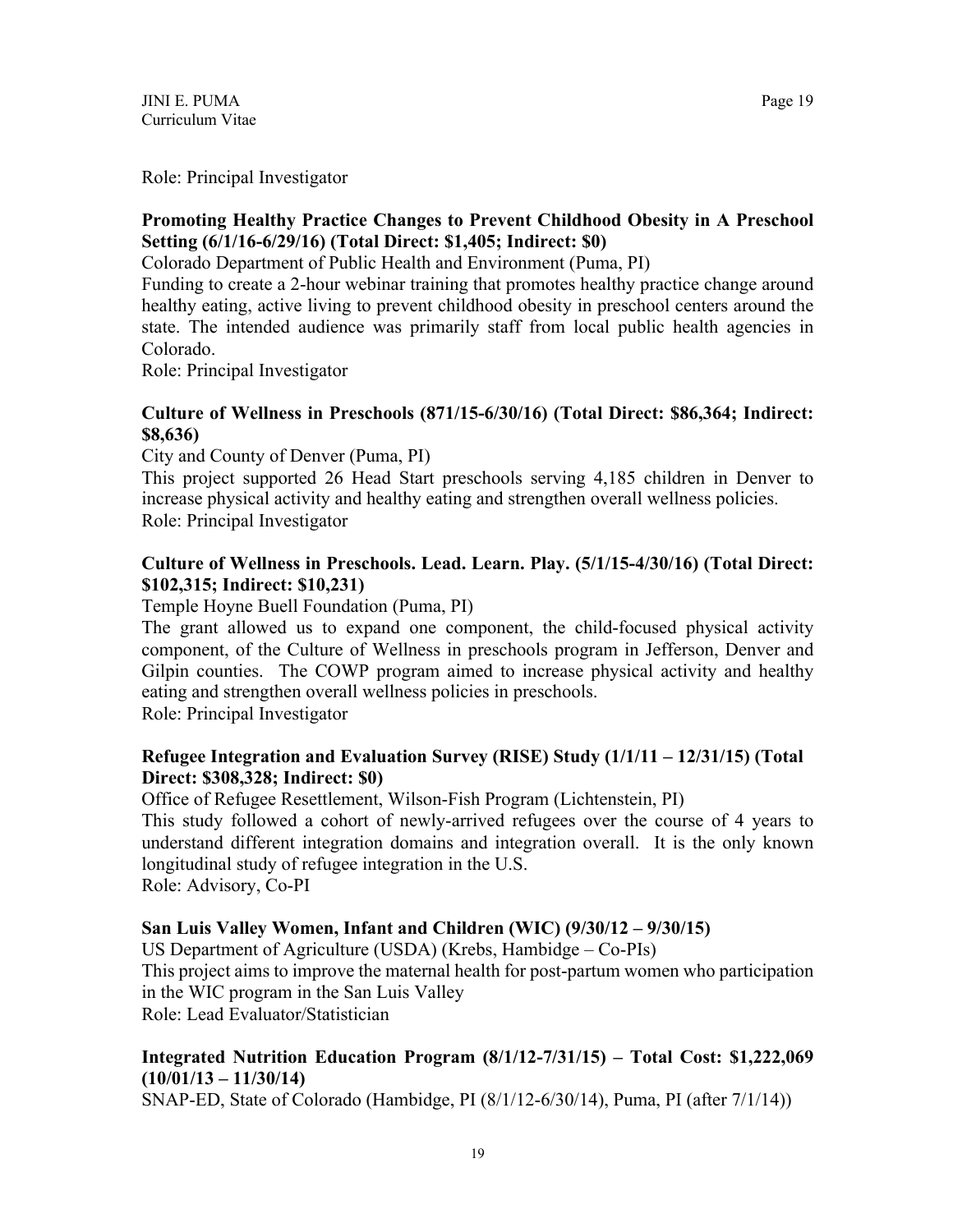The Integrated Nutrition Education Program (INEP) is an elementary school-based nutrition education intervention. The specific aim is to increase fruit and vegetable intake in children and their families.

Role: Lead Evaluator/Statistician; Principal Investigator

#### **Culture of Wellness in Preschools (7/1/14-6/30/15) (Total Direct: \$52,683.33; Indirect: 5,268)**

City and County of Denver (Puma, PI)

This project supported 26 Head Start preschools serving 4,185 children in Denver to increase physical activity and healthy eating and strengthen overall wellness policies. Role: Principal Investigator

#### **Healthy Childcare Makes a Healthy Start (8/1/14-5/31/15) - Total Cost: \$150,000**

Conference of Mayors and the American Beverage Association (Puma, PI on sub-contract for  $\sim$ \$30,000)

This project supported 6 early childcare settings (2 center and 4 home) to make environment and policy changes to promote healthy eating and physical activity. Additionally, all early childcare health inspectors were trained in healthy eating, activity living strategies to use with early childcare providers throughout Denver. Role: Trainer and Evaluator

# **Culture of Wellness in Preschools (12/15/11-12/14/14) (Total Direct: \$981,442; Indirect: \$69,716)**

**4452**

The Colorado Health Foundation (Puma, PI)

This project supported 26 Head Start preschools serving 4,185 children in Denver to increase physical activity and healthy eating and strengthen overall wellness policies. Role: Principal Investigator

# **Rocky Mountain Prevention Research Center (10/1/2009-9/30/2014) 5U48DP001938**

CDC (Marshall, PI)

One of 33 CDC-funded prevention research centers nationwide housed at UCD and partnering with six counties in the San Luis Valley of southern Colorado to promote healthy lifestyles in rural communities. Activities include community-based prevention research, education and training, communication and dissemination and policy research in the areas of physical activity and nutrition in school-age children, their intergenerational families and communities.

Role: Research Associate

# **Colorado Department of Public Health and Environment (CDPHE) (9/1/2012 – 8/31/14)**

ONE Step Second Hand Smoke Initiative (Kirby, PI)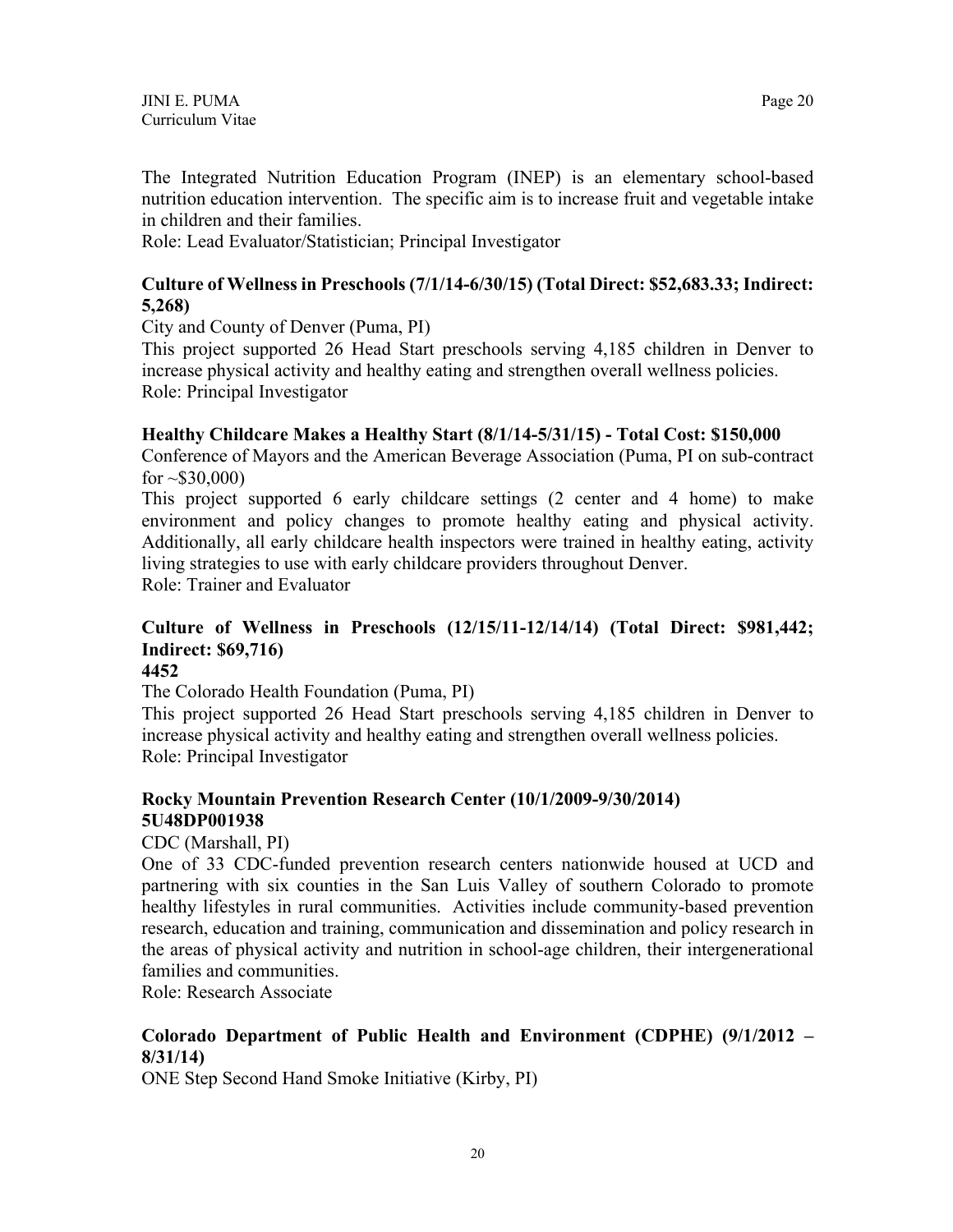The Children's Hospital ONE Step Second Hand Smoke (SHS) Initiative is an evidencebased, provider-led, sustainable system for addressing SHS exposure that can be adapted and implemented throughout a spectrum of pediatric healthcare settings. This study evaluated the impact of the ONE Step Second Hand Smoke Initiative on the Child Health Clinic, NICU and various community health clinics.

Role: Lead Evaluator/Statistician

#### **School Nutrition Plus: Partners and Parents (7/1/2009 – 6/30/2012) PN200809-314\_YR02**

The Colorado Health Foundation (Johnson, PI)

The Integrated Nutrition Education Program (INEP) is an elementary school-based nutrition education intervention, the specific aim of which was to increase fruit and vegetable intake in children and their families.

Role: Lead Evaluator/Statistician

#### **Health Education and Health Policy in Early Childhood Care Environment (7/1/2011 – 12/31/2012)**

The Colorado Health Foundation (Dormer, PI)

The project aimed to increase the number of young children who have healthy meals at preschool or child care in a two-part project that includes: 1) a continuing education conference for child care providers on practices and policies that support children's healthy preferences and behaviors; and 2) follow-up policy workshops designed to amplify the impact of the educational conference by helping child care providers further delineate written policies and procedures for their businesses that are consistent with best practices and the state plan for preventing childhood obesity.

Role: Statistician

#### **Colorado Clinical Translational Sciences Institute (UL1) (9/24/09-9/23/11) 3UL1RR025780-02S1**

NIH/NCRR Administrative Supplement (Sokol, PI)

Project Title: A community-based participatory research approach to collecting health and built environment data

This project worked with two of the CCTSI pilot communities to produce comprehensive and accurate community health profile data that could be used for setting research and intervention priorities. Two community health surveys were conducted using a community-based participatory research approach.

Role: Research Associate/Project Coordinator

# **Culture of Wellness in Preschools Planning Grant (12/15/10-6/15/11) - Total Cost: \$18,856; Direct Cost: \$17,142**

#### **3775**

The Colorado Health Foundation (Puma, PI)

This project developed a plan for 26 Head Start preschools in Denver to increase physical activity and healthy eating for up to 2,300 low income children and adults.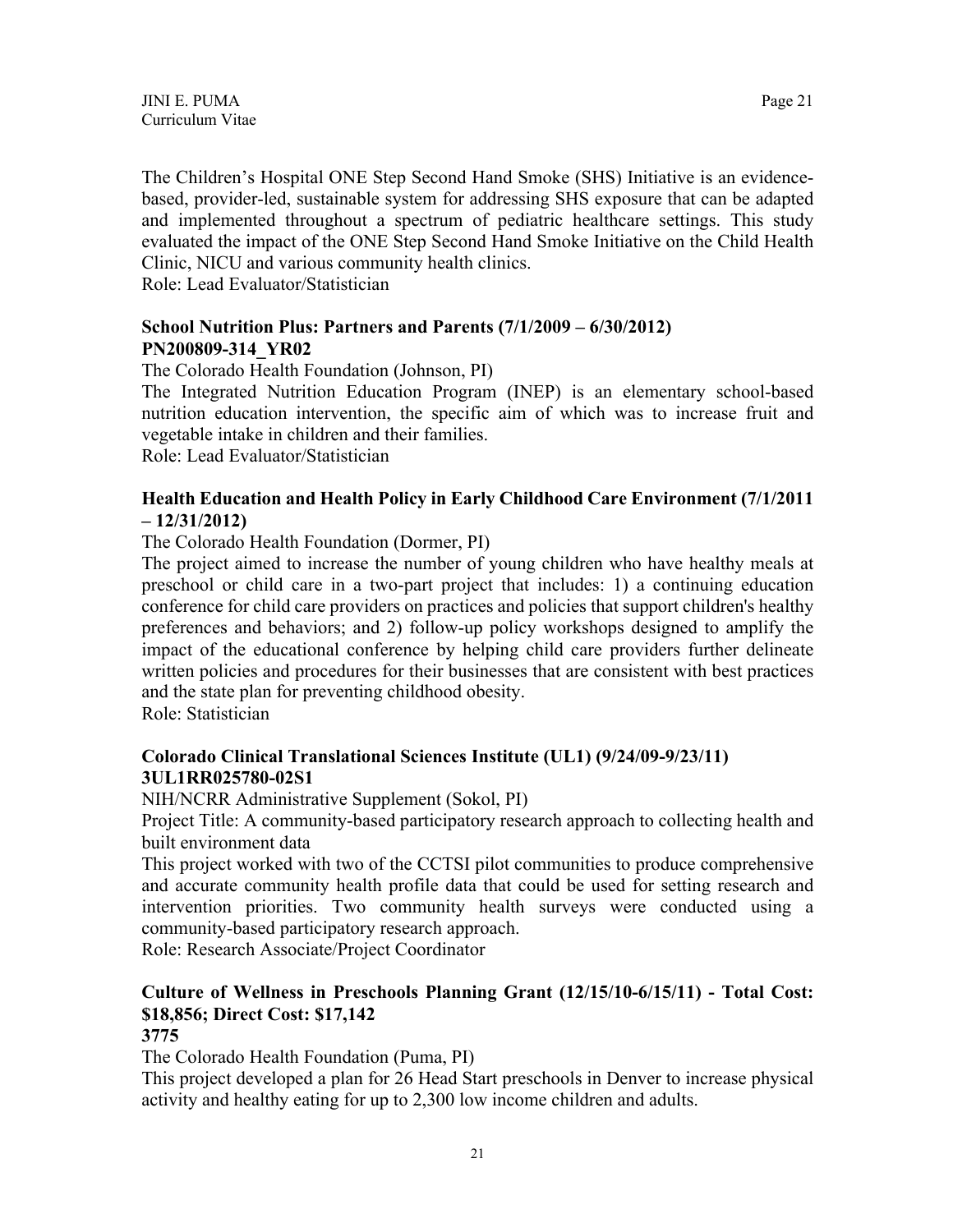Role: Principal Investigator

### **Bridge Institute – Children's Hospital (7/1/2009 – 6/30/2010)**

ONE Step Second Hand Smoke Initiative (Bunick, PI)

The Children's Hospital ONE Step Second Hand Smoke (SHS) Initiative is an evidencebased, provider-led, sustainable system for addressing SHS exposure that can be adapted and implemented throughout a spectrum of pediatric healthcare settings. This study evaluated the impact of the ONE Step Second Hand Smoke Initiative. Role: Lead Evaluator

#### **Colorado Clinical Sciences Center Institute (4/1/2009 – 3/31/2010) – Total Cost for Pilot Grant: \$22,576; Direct Cost for Pilot Grant: \$22,576) 5UL1RR025780**

NIH/NCRR (Sokol, PI on Parent Grant; Puma, PI on Pilot Grant)

Pilot Project: What Gets Lost in the Translation? Why Refugees with Abnormal Health Conditions Fail to Seek Follow-up Medical Care

The primary objective of this project was to better understand what the barriers and facilitators were to accessing health care by newly arrived refugees classified as having an abnormal health condition. A concomitant objective was to learn about the barriers and facilitators for health care professionals serving the refugee population.

Role: Principal Investigator

# **Colorado Spit Tobacco Collaborative Initiative** (**9/1/2007-8/31/2009) PN:0704-170**

# American Legacy Foundation (Byers, PI)

The goal of this community-based participatory research project was to create a statewide, web-based surveillance tool designed to capture spit tobacco use trends, social and cultural norms that support use, product marketing and sales practices, tobacco industry sponsorship of local events, prevention and cessation resources, and policies and practices. Role: Lead Evaluator

# **Rocky Mountain Prevention Research Center (9/30/2004-9/29/2009) 5U48DP000054**

CDC (Marshall, PI)

One of 33 CDC-funded prevention research centers nationwide housed at UCD and partnering with six counties in the San Luis Valley of southern Colorado to promote healthy lifestyles in rural communities. Activities include community-based prevention research, education and training, communication and dissemination and policy research in the areas of physical activity and nutrition in school-age children, their intergenerational families and communities.

Role: Lead Evaluator on INPAP Student Follow-up Project

# **Colorado Tobacco Education & Prevention Partnership** (**7/1/2007-12/30/2008) G06928**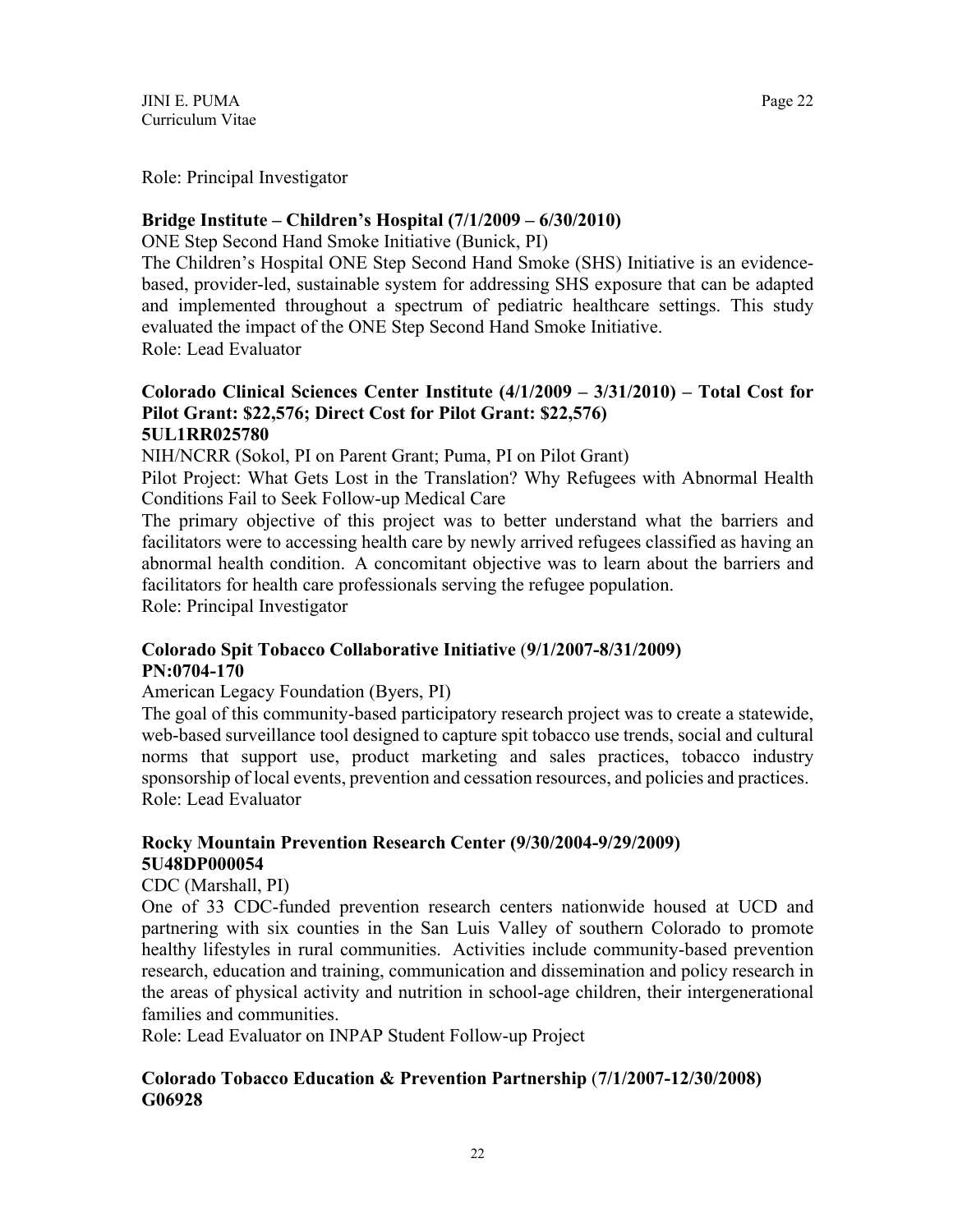#### CDPHE CCPD (Cavanaugh, PI)

The Children's Hospital ONE Step Second Hand Smoke (SHS) Initiative was an evidencebased, provider-led, sustainable system for addressing SHS exposure that can be adapted and implemented throughout a spectrum of pediatric healthcare settings. This study evaluated the impact of the ONE Step Second Hand Smoke Initiative. Role: Lead Evaluator

# **Denver Public Schools' (DPS) Wellness Evaluation Tool Development (8/15/2008- 10/31/2008)**

### LiveWell Colorado (Belansky, PI)

The intent of this project was to develop a school-level tool and process that align assessment and evaluation measures with the DPS wellness policy. The ultimate goal was to develop a common tool that LiveWell Colorado communities could use to measure progress of school wellness.

Role: Evaluator

# **Early Head Start Grade 5 Follow-up (10/1/2007 – 6/7/2008)**

Administration on Children, Youth and Families (ACYF) (Mathematic Policy Research) In the original study, 3,001 children and their mothers were randomly assigned to the Early Head Start intervention group or control group. The children were in  $5<sup>th</sup>$  grade last year, so the goal of this study was to evaluate children's cognitive and social emotional development, as well as their school achievement in order to examine what impacts from the Early Head Start intervention persisted.

Role: Research Assistant at local Denver site

#### **Pending**

# **Mobile Fostering Resilience in Early Education (mFREE) (3/1/22-2/28/27) (Total Direct: \$363,954, Total Indirect: \$0)**

Spencer Foundation (Puma & Farewell, Co-PIs)

mFREE is a mindfulness-based mhealth program designed to optimize the well-being of formal (center-based) and informal (Family, Friend, and Neighbors) Latinx early childhood education (ECE) caregivers in Colorado. The central research question is to investigate the feasibility of the mFREE program among Latinx caregivers and the preliminary efficacy with respect to ECE caregiver well-being and social-emotional development of children aged 0-5. The targeted reach of the mFREE program is 600 ECE caregivers (33% informal; 50% latinx) over a 5-year period.

# **Promoting Resources to Optimize Mental health of the Early care and education workforce (PROMOTE)**

# **Foundation for Child Development (Farewell, PI)**

The overall objective of PROMOTE is to identify multi-level, modifiable resources that can be targeted to promote overall well-being and professionalize the early care and education workforce. PROMOTE will employ an explanatory sequential mixed-methods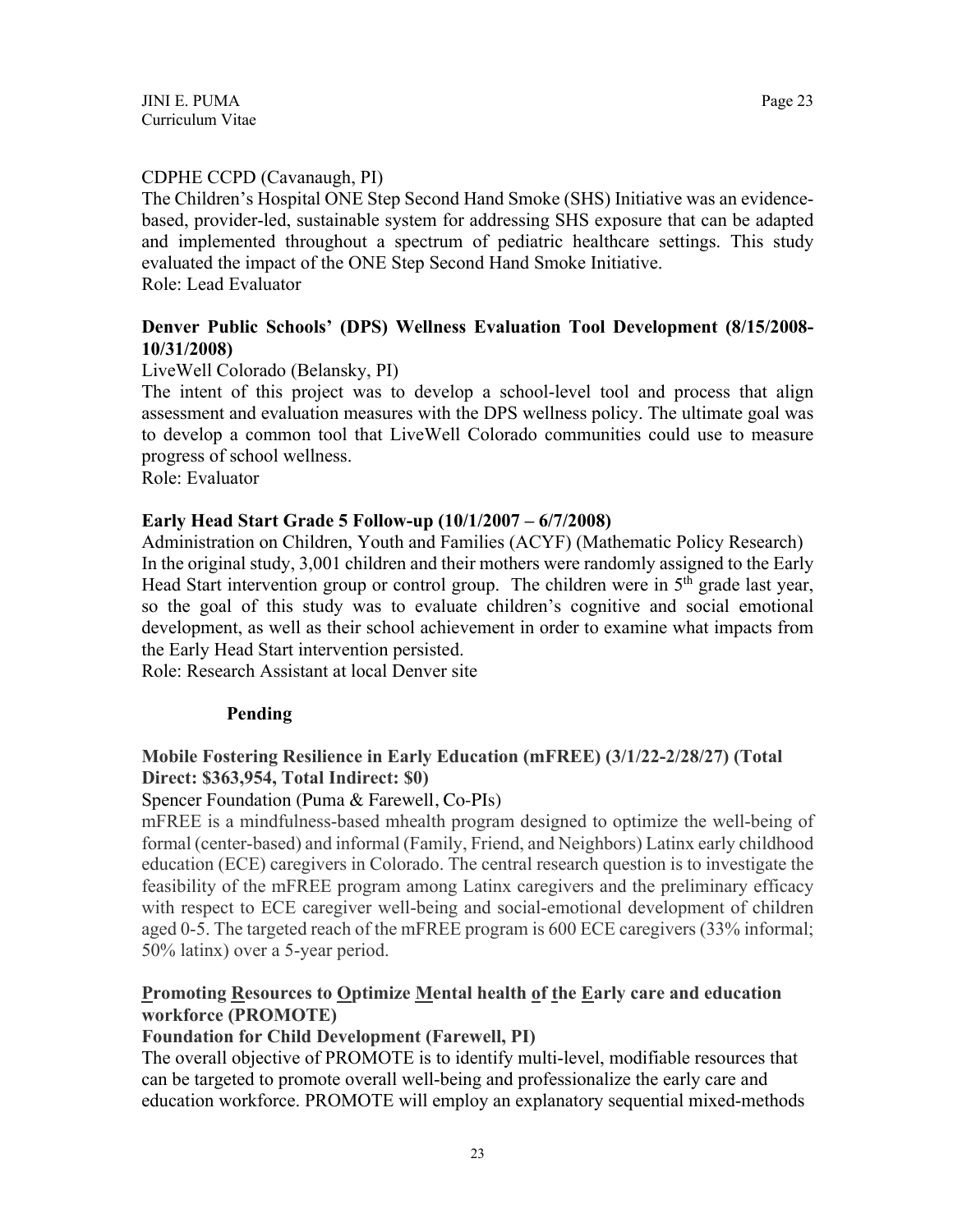evaluation design to investigate policies and practices that are associated with the wellbeing of center-based early educators, and resulting impacts on turnover, burnout and the quality of educator-child relationships.

Role: Mentor

#### **BIBLIOGRAPHY**

#### **Papers Published in Peer-Reviewed Journals**

#### \*Denotes student

\*\*Denotes community member

- 1. **Puma, J.**, Bennett, L., Cutforth, N., Tombari, C. & Stein\*\*, P. (2009). A case study of a community-based participatory evaluation research (CBPER) project: Reflections on promising practices and shortcomings. *Michigan Journal of Community Service Learning, 15*(2), 34-45. [Role: First author]
- 2. Lichtenstein, G., McCormick, A. C., Sheppard, S. D., & **Puma, J.** (2010). Comparing the undergraduate experience of engineers to all other majors: Significant differences are programmatic. *Journal of Engineering Education.* [Role: Statistical Consultant]
- 3. Lichtenstein, G., McCormick, A., Sheppard, S., & **Puma, J.** (2010). Cost of an engineering major. *PRISM*, v20, n4, p.47, December. WA, DC: American Society for Engineering Education (ASEE). [Role: Statistical Consultant]
- 4. Bunik, M., Cavanaugh, K.L., Herrick, D., Mehner, L.\*, Venugopalakrishnan, J.\*, Crane, L., **Puma, J.** (2013). The ONE Step Initiative: Quality Improvement in a Pediatric Clinic for Second Hand Smoke Reduction. *Pediatrics, 132*(2), e502-e511. [Role: Evaluation/Statistical Consultant  $-2<sup>nd</sup>$  Most Important Contributor]
- 5. **Puma, J.**, Romaniello, C., Crane, L., Scarbro, S., Belansky, E., Marshall, J., (2013). The Long-Term Student Outcomes of the Integrated Nutrition and Physical Activity Program. *Journal of Nutrition Education and Behavior, 45*(6), 635-642*.* [Role: First Author]
- 6. Tiwari, T., Scarbro, S., Bryant, L., & **Puma, J.**, (2016). Factors associated with tooth loss in older adults in rural Colorado. *Journal of Community Health*, 41(3), 476-481. [Role: Senior Author]
- 7. **Puma, J.E.**, Belansky, E.S., Garcia, R., Scarbro, S., Williford, D.\*, & Marshall, J. (2017). A community-engaged approach to collecting rural health surveillance data*. Journal of Rural Health*, 33, 257-265. [Role: First Author]
- 8. Farewell, C.\*, **Puma, J.,** Powers, J.\* & Belansky, E. (2018). Assess, Identify and Make It Happen: A Tool to Decrease Early Childhood Obesity. *Health Promotion Practice.* 19(6), 935-945. DOI: 10.1177/152839917746677 [Role: Co-First Author; Mentor to First Author]
- 9. **Puma, J.**, Thompson, D., Baer, K.\*\*, Haemer, M., Gilbert, K., Hambidge, M., & Krebs, N. (2018) Enhancing Peri -Conceptional Health by Targeting Post - Partum Mothers at Rural WIC Clinics. *Health Promotion Practice,* 19(3): 390-399. DOI: 10.1177/1524839917699553. [Role: First Author]
- 10. Farewell, C.V.\*, Thayer, Z.M., **Puma, J.,** & Morton, S. (2018). Exploring the Timing and Duration of Maternal Stress Exposure: Impacts on Early Childhood BMI. *Early Human Development, 117*: 15-19. [Role: Mentor to First Author]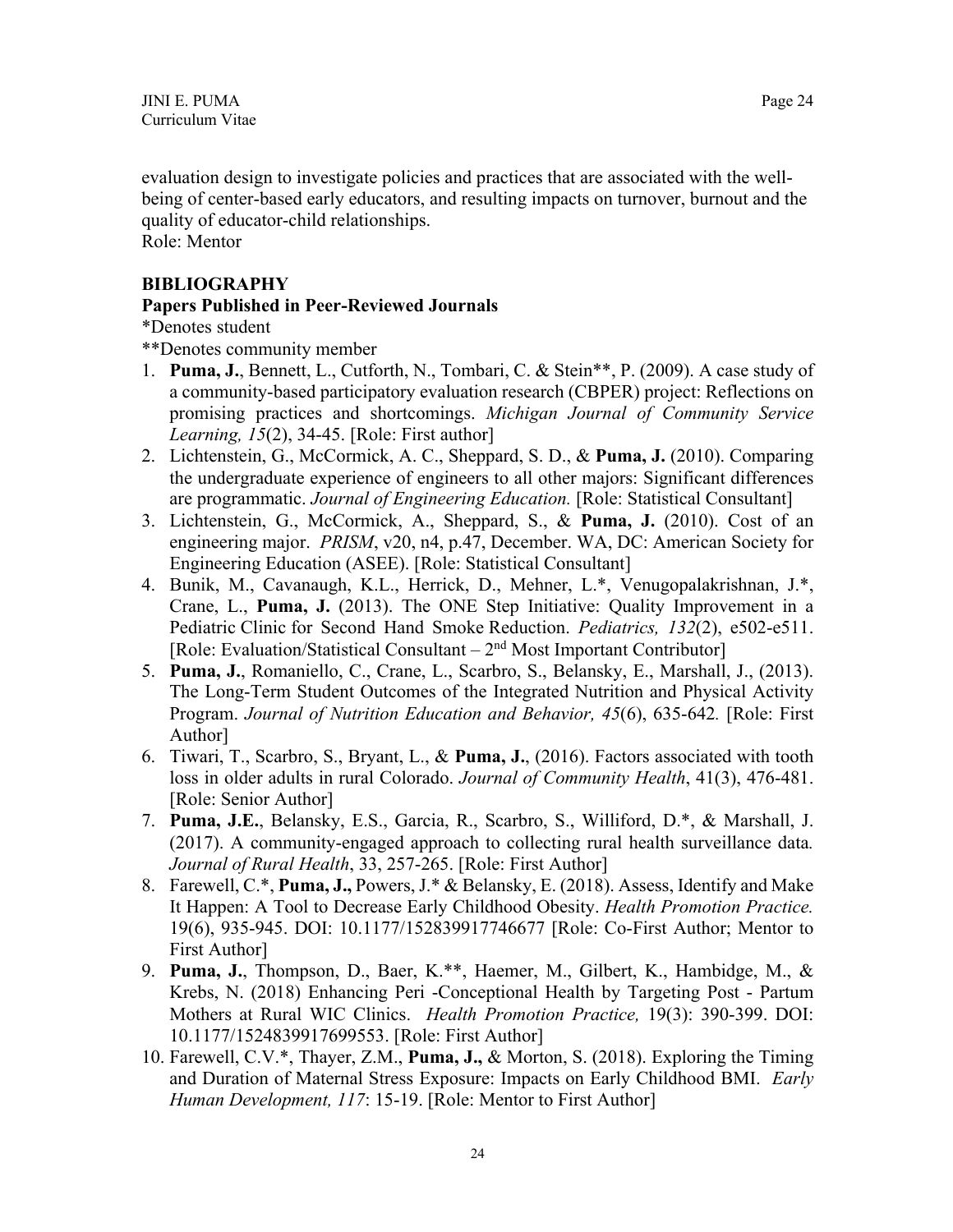- 11. **Puma, J.,** Lichtenstein, G., Stein, P.\*\* (2018). The RISE Survey: Developing and Implementing a Valid and Reliable Quantitative Measure of Refugee Integration Over Time. *Journal of Refugee Studies, 31*(4), 605-625. doi:10.1093/jrs/fex047. [Role: Co-First Author]
- 12. Lichtenstein, G., & **Puma, J.E.** (2018). The refugee integration survey and evaluation (RISE): Results from a four-year longitudinal study. *Journal of Refugee Studies*, fey034, DOI: https://doi.org/10.1093/jrs/fey034. [Role: Co-First Author]
- 13. Farewell, C.\*, **Puma, J.,** Mason, M.\*, Peirce, P., & Shimamura, M.\* (2018). Training Child Care Inspectors to Deliver Health Messaging: A Quality Improvement Pilot Project. *Health Promotion Practice.* DOI: 10.1177/1524839918786952 [Role: Co-First Author; Mentor to First Author]
- 14. Alshadood, M.\*, Harpin, S. B., & **Puma, J.** (2018). Burmese and Bhutanese Refugee Utilization of Healthcare Services in Colorado*. International Journal of Migration, Health and Social Care.* DOI: https://doi.org/10.1108/IJMHSC-03-2018-0021 [Role: Senior Author]
- 15. Naja-Riese, A., Keller, K.J.M., Bruno, P., Foerster, S.B., **Puma, J.**, MacKenzie Whetstone, L., MkNelly, B., Cullinen, K., Jacobs, L., & Sugerman, S. (2019). The SNAP-Ed Evaluation Framework: Demonstrating the Impact of a National Framework for Obesity Prevention in Low-Income Populations. *Translational Behavioral Medicine*. Volume 9 (5), 970–979. doi.org/10.1093/tbm/ibz115 [Role: Co-Author]
- 16. Powers, J.\*, Farewell, C.\*, Maiurro, E., & **Puma, J**. (2019). The Impact of a Workplace Wellness Program on Provider Health in Early Childhood Education Settings. *Workplace Health and Safety*. DOI: 10.1177/2165079919882732 [Role: Senior Author]
- 17. Farewell, C.V., Powers, J.\*, & **Puma, J.** (2020). Safety and Health Innovation in Preschools: A Total Worker Health Pilot Project. *Journal of Occupational and Environmental Medicine, 62*(5), p.e192-e199. doi: 10.1097/JOM.0000000000001848 [Senior Author]
- 18. Melnick, E.\*, Thomas, K., Farewell, C., Quinlan, J., Laflamme, D., Brogden, D. Scarbro, S., **Puma, J.E.** (2020). Impact of a Nutrition Education Programme on Preschool Children's Willingness to Consume Fruits and Vegetables. *Public Health Nutrition.* doi:10.1017/S1368980019005032 [Role: Senior Author]
- 19. Farewell, C., Powers, J., Maiurro, E., Scarbro, S., Quinlan, J., **Puma, J.** (2020). Implementation of Policy, System and Environment Changes in Early Childhood Education Settings. *International Journal of Child Care and Education Policy, 14*(5). https://doi.org/10.1186/s40723-020-00070-6. [Role: Senior Author]
- 20. **Puma, J.E.**, Brewer, S.E.\*, & Stein, P.\*\* (2020). Pathways to Refugee Integration: Predictions from Longitudinal Data in Colorado. *ANNALS of the American Academy of Political and Social Science*. https://doi.org/10.1177/0002716220935830. [Role: First Author]
- 21. Bergling, E.\*, Leiferman, J., Garcia, R.\*\*, & **Puma, J**. (2020). Self-Reported and Medical Professional Diagnosed Depression in Rural Colorado: Findings from the San Luis Valley Community Health Survey. *Journal for Healthcare for the Poor and Underserved*. 10.1353/hpu.2020.0119. [Role: Senior Author; Mentor to First Author]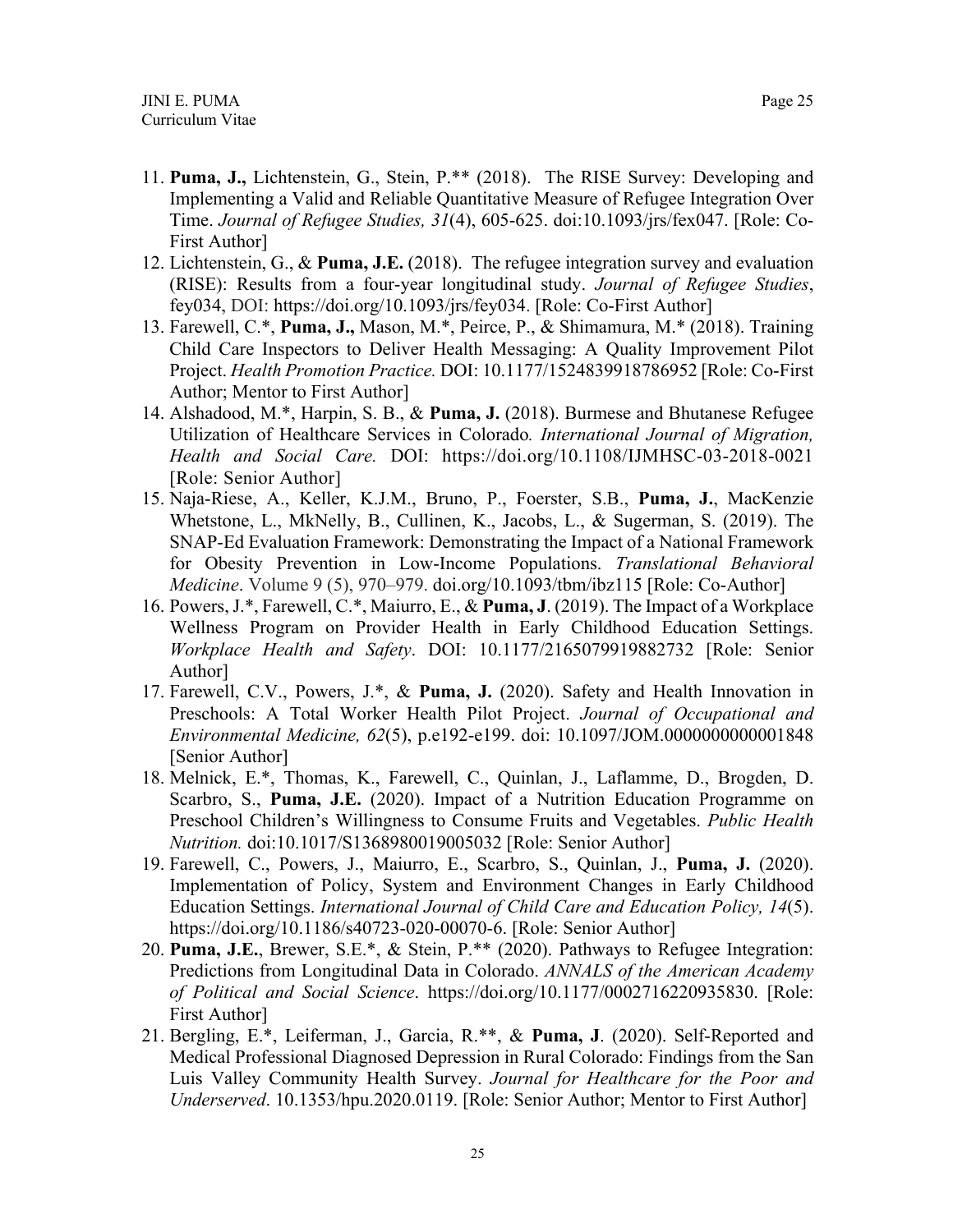- 22. Bergling, E.\*, Farewell, C. & **Puma, J.** (2020) Development of a Dissemination and Implementation Framework for an Early Childhood Obesity Prevention Program. *Journal of Nutrition Education and Behavior*. https://doi.org/10.1016/j.jneb.2020.08.012*.* [Role: Senior Author; Mentor to First Author]
- 23. **Puma, J.E.**, Young, M., Foerster, S., Keller, K., Bruno, P., Franck, K. & Naja-Riese, A. (2020). The SNAP-Ed Evaluation Framework: Nationwide Uptake and Implications for Nutrition Education Practice, Policy and Research. *Journal of Nutrition Education*. https://doi.org/10.1016/j.jneb.2020.10.015. [First Author]
- 24. Farewell, C.V., Quinlan, J., Melnick, E.\*, Powers, J., & **Puma, J.** (2020). Job Demands and Resources experienced by the Early Childcare Workforce serving High Need Populations. *Early Childhood Education Journal*. https://doi.org/10.1007/s10643- 020-01143-4*.* [Senior Author]
- 25. Farewell, C.V., **Puma, J.**, Bergling, E.\*, Webb, J.\*, Quinlan, J., Shah, P.\*, & Maiurro, E. (2020). An exploration of constructs related to dissemination and implementation of an early childhood systems-level intervention. *Health Education Research*, 35(6), 574- 583, https://doi.org/10.1093/her/cyaa038*.* [Role: Co-First Author]
- 26. Farewell, C.V.\*, Thayer, Z., **Puma, J.**, & Morton, S. (2021). Prenatal Stress and Early Childhood Body Mass Index: A Path Analysis Approach. *Maternal and Child Health Journal*. doi.org/10.1007/s10995-020-03060-9. [Co-Author; Mentor to First Author]
- 27. Farewell, C.V., Maiurro, E., Powers, J., & **Puma, J.** (2021). The Healthy Environment Project: Promoting Sustainable Changes in Early Childcare Education Settings. *Health Education Journal.* [Role: Senior Author]
- 28. Hazel, C.\*, Bull, S., Greenwell, E., Bunik, M., **Puma, J.**, & Perraillon, M. (2021) Systematic Review of Cost-Effectiveness Analysis of Behavior Change Communication Apps: Assessment and Key Methods. *Digital Health*. https://doi.org/10.1177/20552076211000559. [Co-Author; on Dissertation Committee for First Author]
- 29. Melnick, E.M.\*, Bergling, E.\*, Pendleton, D., Scarbro, S., Atwood, J. & **Puma, J.E.** (2021). Outcomes of a Multi-Component School-Based Nutrition Education Program. *Journal of School Health*. doi: 10.1111/josh.13117 [Role: Senior Author]
- 30. Bergling, E.\*, Pendleton, D., Owen, H., Shore, E.\*\*, Risendal, B., Harpin, S., Whitesell, N., & **Puma, J.** (2021). Understanding the Experience of the Implementer: Teacher Perspectives on Implementing a Classroom-Based Nutrition Education Program. *Health Education Research*. (in press). [Mentor to the First Author; Senior Author]
- 31. Farewell, C.V., Bergling, E.\*, Maiurro, E., & **Puma, J.** (2021). Application of an Implementation Framework using Mixed-Methods in Preschool Settings. *Health Promotion Practice.* (in press) [Role: Senior Author]
- 32. Bergling, E.\*, Pendleton, D., Shore, E., Harpin, S., Whitesell, N., & **Puma, J.** (2021). Implementation Factors and Teacher Experience of the Integrated Nutrition Education Program (INEP): A Mixed Methods Program Evaluation. *Journal of School Health.* (in press). [Mentor to the First Author; Senior Author]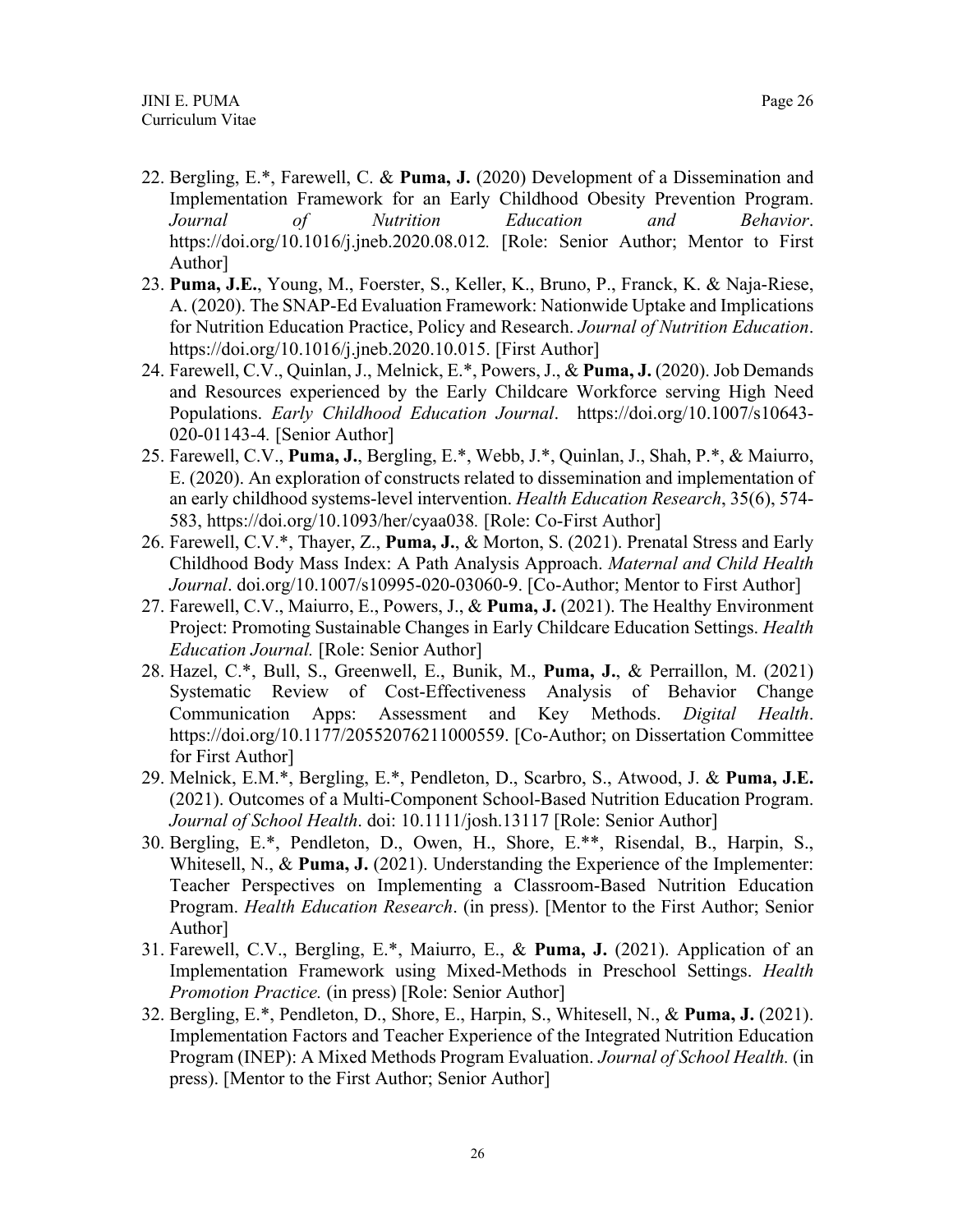#### **Books and Book Chapters**

- 1. Watt, N. F., Ayoub, C., Bradley, R. H., **Puma, J.**, & LeBoeuf, W. (Eds.) (2006). *Early Intervention Programs and Policies: Vol. 4*. *The Crisis in Youth Mental Health: Critical Issues and Effective Programs*, *Praeger Series in Child Psychology and Mental Health.* Westport, CT: Praeger Publishers/Greenwood Publishing Group, Inc.
- 2. Watt, N. F., & **Puma, J.**, (2006). Head Start Ambassadors for Literacy: Pathways to college. In N. F. Watt, C. Ayoub, R. H. Bradley, J. E. Puma & W. A. LeBoeuf (Vol. Eds.), *Early Intervention Programs and Policies: Vol. 4*. *The Crisis in Youth Mental Health: Critical Issues and Effective Programs*, *Praeger Series in Child Psychology and Mental Health.* Westport, CT: Praeger Publishers/Greenwood Publishing Group, Inc.

#### **Manuscripts Under Review**

- 1. Bergling, E.\*, Pendleton, D., Mendoza Ortega, B., Saldana, M., & **Puma, J**. Utilization of a Texting Platform to Connect People to Health-Related Information and Resources During the COVID-19 Pandemic. *Journal of Nutrition Education and Behavior*. [Role: Senior Author].
- 2. Melnick, E.M\*., Farewell, C., Bergling, E.\*, Quinlan, J., Powers, J.\*, & **Puma, J.** Affective commitment among early childcare providers: The role of organizational support. *Journal of Early Childhood Research*. [Role: Senior Author].
- 3. Bergling, E.\*, Scarbro, S., Risendal, B., Whitesell, N., & **Puma, J.** The Role of Contextual and Demographic Factors on Student-Reported Outcomes of an Elementary School-Based Nutrition Education Program. *Practical Assessment, Research and Evaluation*. [Role: Mentor to First Author; Senior Author].
- 4. Brewer, S.\* & **Puma, J.** Social Determinants of Primary Care Use Among Young Adult Refugees in Early Resettlement: Findings from Colorado. *Journal of Refugee and Global Health*. [Role: Dissertation Committee Member for First Author; Senior Author]
- 5. Bergling, E.\*, Pendleton, D., Owen, H., Atwood, J., Shore, E., Risendal, B., Harpin, S., Whitesell, N., **Puma, J.** Development and Utilization of a Dissemination and Implementation Survey for an Elementary School Nutrition Education Program. *Evaluation and Program Planning*. [Mentor to the First Author; Senior Author]
- 6. Jansson, M., Farewell, C., Gonzales, L., Melnick, E., & **Puma, J.** A Qualitative Investigation of Factors that Impact the Well-being of Formal and Informal Early Childhood Education Caregivers. *Journal of Workplace and Behavioral Health*.
- 7. Farewell, C., Quinlan, J., Gonzales, L., & **Puma, J.** Changes in Demands and Resources faced by the Early Childhood Education Workforce due to COVID-19. *Early Childhood Research*.
- 8. **Puma, J.E.**, Bergling, E., Saldana, M., Ortega, B.M., Scarbro, S., & Pendleton, D. Text2LiveHealthy Colorado: A Bi-lingual SNAP-Ed Mobile Health Texting Program to Improve Healthy Eating and Physical Activity. *Health Education Research*.
- 9. **Puma, J.E.**, Foerster, S., Keller, K., Bruno, P., Franck, K., Draper, C., Quinlan, J., & *Bergling, E.* First Analysis of Nationwide Trends in Use of the SNAP-Ed Evaluation Framework. *Journal of Nutrition Education and Behavior*. [Role: First Author].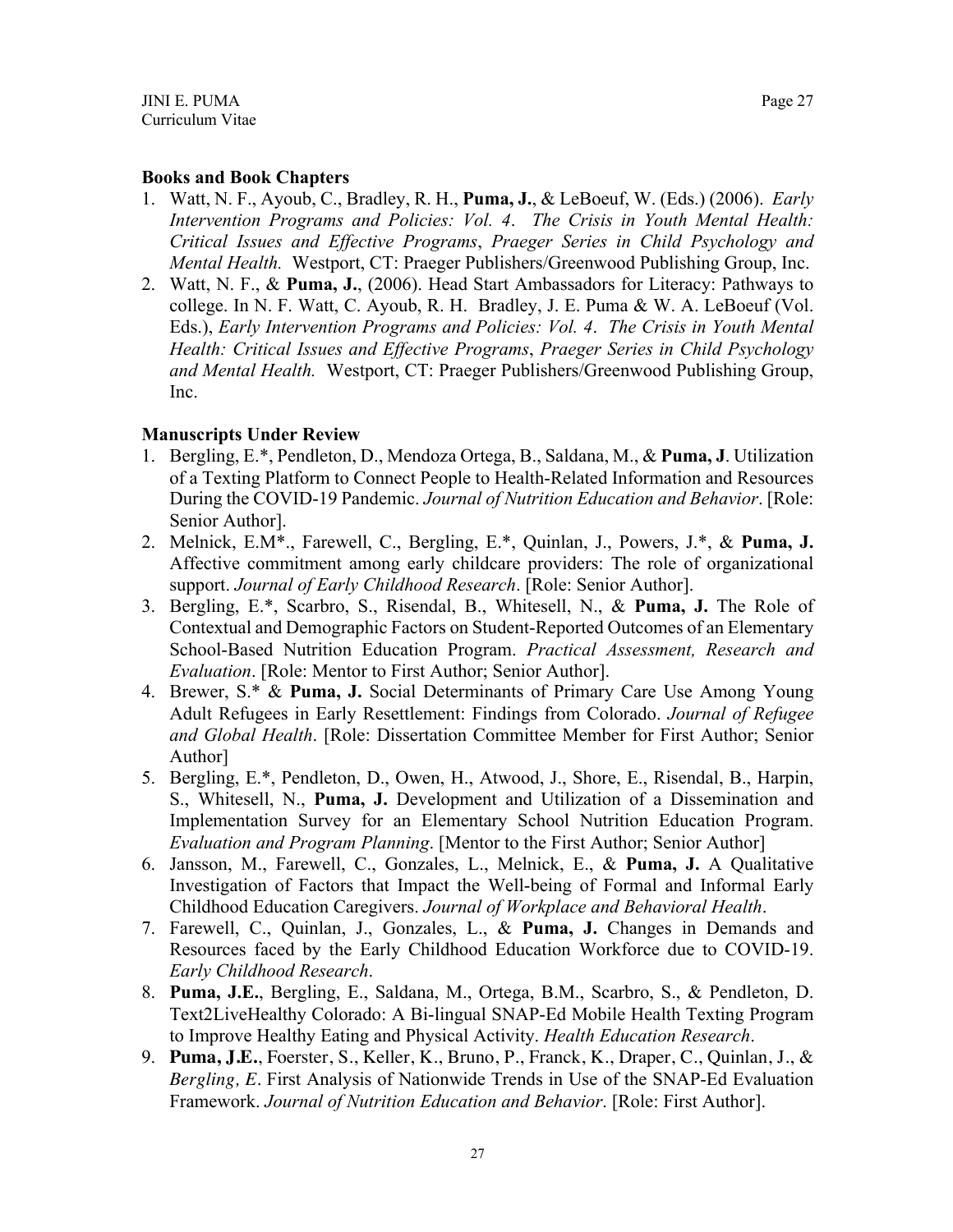#### **Manuscripts Under Preparation**

- 1. **Puma, J.E.**, Farewell, C., LaFlamme, D., Melnick, E.\*, Bergling, E.\* *Linking Implementation Factors to Outcomes for A Multi-Strategy Early Childhood Obesity Prevention Program*.
- 2. **Puma, J.E.**, Brewer, S., Lichtenstein, G., & Stein, P.\*\* *A Socio-Ecological View of Integration for Refugees.*
- 3. **Puma, J.E**., Bergling, E., Quinlan, J., Farewell, C. Leiferman, J. *Impacts of the COVID-19 Pandemic on Maternal and Early Childhood Behavior and Mental Health*.
- 4. Quinlan, J., Melnick, E., Farewell, C., Scarbro, S., & **Puma, J.** *Validation of Two Tools to Assess Physical Activity Among Preschool-Aged Children.*
- 5. Farewell, **Puma, J.E**. et al. *Demands and Resources associated with mental health and well-being indicators among formal and informal ECE caregivers in Colorado*.
- 6. Farewell, **Puma, J.E**. et al. *Worker Well-Being Among Urban and Rural Head Start Staff.*
- 7. Rosten, T., LaRocca, D., Leiferman, J., & **Puma, J.E.** *STANCE I-Corps Manuscript*
- 8. Lacy R., **Puma, J**., Tubolino, M., LaRocca, D., Miller, L., Crane, L.A., Morris, C., O'Leary, S., & Leiferman, J. *Rural Parents Perceptions of the COVID-19 Vaccine for Their Children.*

#### **Non Peer-Reviewed Technical Reports**

- 1. Lichtenstein, G., & **Puma, J.** (Jan. 2006). *Internal Evaluation of Arrupe Jesuit High School.*
- 2. **Puma, J**. & Tombari, M. (Jan. 2006). *Evaluation of F.A.S.T. Reading Program*.
- 3. **Puma, J.** (Oct. 2006). *Colorado Refugee English as a Second Language (CRESL): Employment Outcomes Study* (for the state government – State Refugee Services Program)
- 4. **Puma, J.**, Bennett, L., & Cutforth, N. (Oct. 2006). *WorkStyles Employment Outcomes Study* (for the state government – State Refugee Services Program)
- 5. **Puma, J.** (Dec. 2006). *Arrupe Jesuit High School: Student Achievement Study.*
- 6. **Puma, J.**, & Litchenstein, G. (June 2007). *Analyses of NSSE Data: Are Engineering Majors Different than Other Majors.*
- 7. **Puma, J.** E., Kisker, E. E., & Wasik, B. (Aug. 2008). *An Evaluation of the North Philadelphia Grow Up Great mathematics initiative*.
- 8. **Puma, J.** & Tombari, M. (Oct. 2008). *An Evaluation of the Performance of the Charter School Growth Fund Portfolio Schools.*
- 9. **Puma, J.** & Tombari, M. (Oct. 2008). *A Study of the TAG Navigators Program (NP)*
- 10. Seedorf, E., **Puma, J.**, Garcia, R., Vialpondo, R., Marron, L., (Sept. 2011). From the Eyes of Our Community: Factors Influencing Healthy Lifestyles.
- 11. Bennett, L., **Puma, J**., Tombari, M. Miller, M., & Litchenstein, G. (2011) The Refugee Integration Survey and Evaluation (RISE) Study: Year One Report
- 12. **Puma, J.**, Garcia, R., Swart, M., Marshall, J., Scarbro, S., Belansky, E. (March 2012). San Luis Valley Community Health Survey.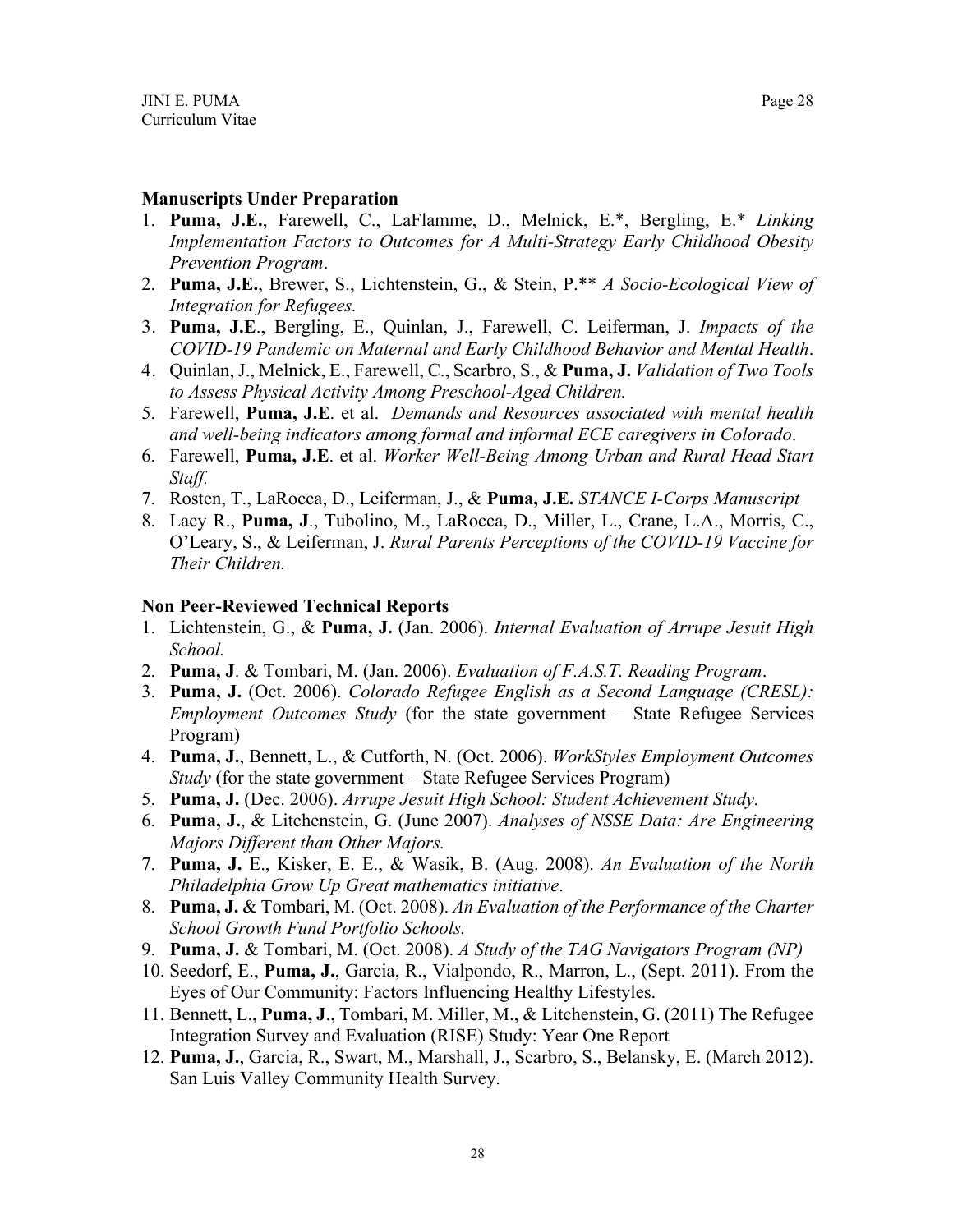- 13. **Puma, J.**, Garcia, R., Swart, M., Marshall, J., Scarbro, S., Belansky, E. (March 2012).
- San Luis Valley Community Health Survey
- 14. Bennett, L., **Puma, J**., Tombari, M. Miller, M., & Litchenstein, G. (2012) The Refugee Integration Survey and Evaluation (RISE) Study: Year Two Report
- 15. Bennett, L., **Puma, J**., Tombari, M. Miller, M., & Litchenstein, G. (2013) The Refugee Integration Survey and Evaluation (RISE) Study: Year Three Report
- 16. **Puma, J**., Bennett, L., Tombari, M. Miller, M., & Litchenstein, G. (2014) The Refugee Integration Survey and Evaluation (RISE) Study: Year Four Report
- 17. **Puma, J**. & Scarbro, S. (2014). Integrated Nutrition Education Program: 2013-2014
- 18. Litchenstein, G., **Puma, J**., A. Engleman, & M. Miller, M. (2015) The Refugee Integration Survey and Evaluation (RISE) Study: Year Five Report
- 19. **Puma, J**. & Scarbro, S. (2015). Integrated Nutrition Education Program: 2014-2015
- 20. LaFlamme, D. & **Puma, J.** (2015). Mountain Plains Region Survey Summary Report
- 21. Quinlan, J., Richardson, G., LaFlamme, D., & **Puma, J.** (2015). Culture of Wellness in Preschools Annual Report. Denver's Great Kids Head Start.
- 22. Quinlan, J., LaFlamme, D., Brogden, D., Patten, M. & **Puma, J.** (2016). Culture of Wellness in Preschools Annual Report. Denver's Great Kids Head Start.
- 23. **Puma, J**., Scarbro, S., Young, M. & (2016). The Supplemental Nutrition Education Program's Integrated Nutrition Education Program: Highlight of Results 2015-2016
- 24. Quinlan, J., Richardson, G., LaFlamme, D., & **Puma, J.** (2016). Culture of Wellness in Preschools Annual Report. The Colorado Health Foundation.
- 25. Young, M. Forrester, S., **Puma, J.** (2017). ASNNA Census Report
- 26. LaFlamme, D., Quinlan, J. & **Puma, J.** (2017). Culture of Wellness in Preschools. Supplemental Nutrition Assistance Program – Education (SNAP-Ed). Colorado Department of Human Services.
- 27. Farewell, C. & **Puma, J.** (2017). FNV Formative Evaluation for Colorado
- 28. Quinlan, J., LaFlamme, D., Brogden, D., Patten, M. & **Puma, J.** (2017). Culture of Wellness in Preschools Annual Report. Denver's Great Kids Head Start.
- 29. Quinlan, J., Richardson, G., LaFlamme, D., & **Puma, J.** (2017). Culture of Wellness in Preschools Annual Report. The Colorado Health Foundation.
- 30. Quinlan, J., Richardson, G., LaFlamme, D., & **Puma, J.** (2018). Culture of Wellness in Preschools Annual Report. The Colorado Health Foundation.
- 31. LaFlamme, D., Quinlan, J. & **Puma, J.** (2018). Culture of Wellness in Preschools & Integrated Nutrition Education Program. Supplemental Nutrition Assistance Program – Education (SNAP-Ed). Colorado Department of Human Services.
- 32. Quinlan, J., LaFlamme, D., Brogden, D., & **Puma, J.** (2018). Culture of Wellness in Preschools Annual Report. Denver's Great Kids Head Start.
- 33. Quinlan, J., Richardson, G., LaFlamme, D., & **Puma, J.** (2019). Culture of Wellness in Preschools Annual Report. The Colorado Health Foundation.
- 34. Quinlan, J., LaFlamme, D., Brogden, D., & **Puma, J.** (2019). Culture of Wellness in Preschools Annual Report. Denver's Great Kids Head Start.
- 35. LaFlamme, D., Quinlan, J. & **Puma, J.** (2019). Culture of Wellness in Preschools & Integrated Nutrition Education Program. Supplemental Nutrition Assistance Program – Education (SNAP-Ed). Colorado Department of Human Services.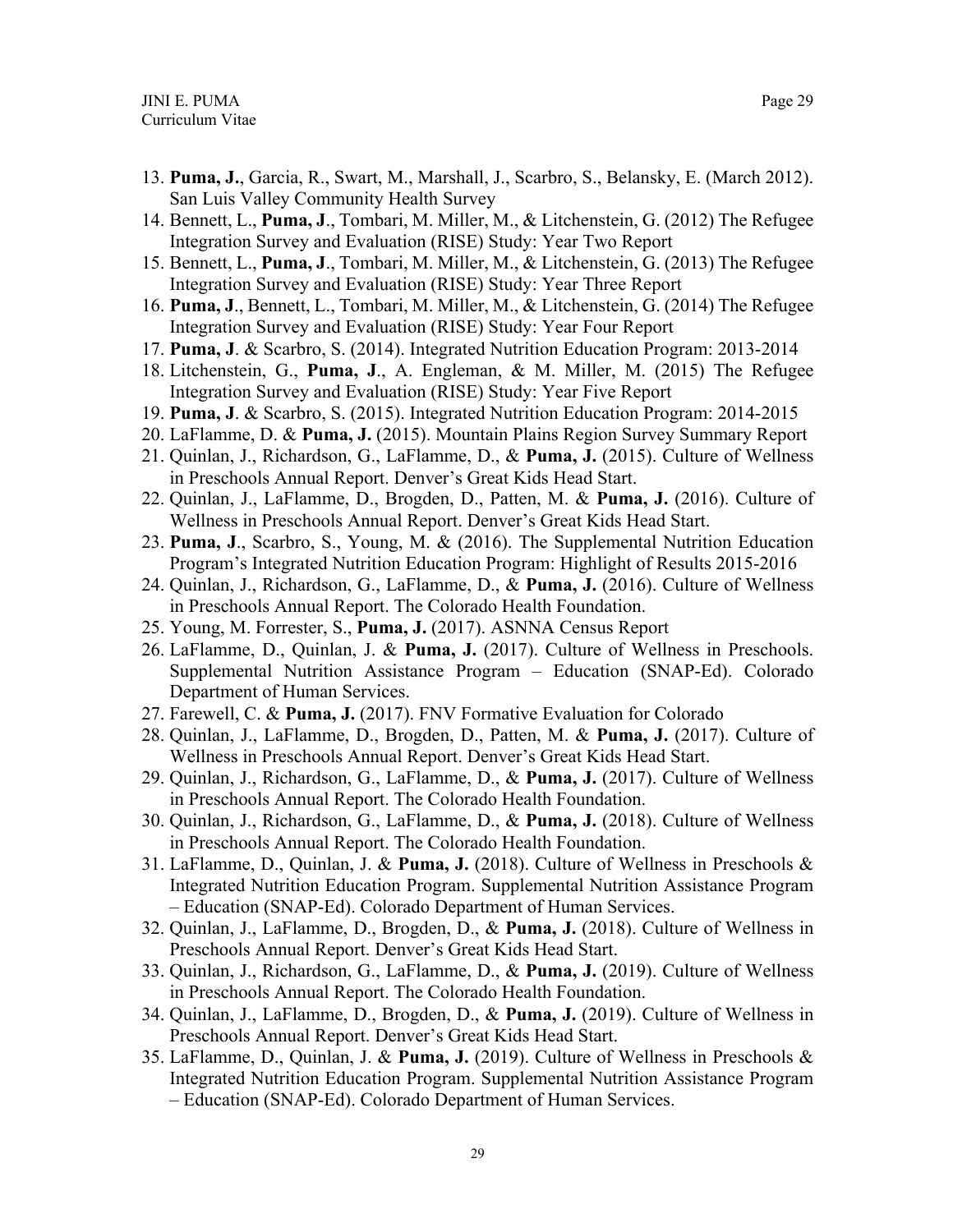- 36. Quinlan, J., LaFlamme, D., Brogden, D., Gilmore, K., & **Puma, J.** (2019). Culture of Wellness in Preschools Annual Report. Denver's Great Kids Head Start.
- 37. LaFlamme, D., Quinlan, J. & **Puma, J.** (2020). Rocky Mountain Prevention Center. (RMPRC) School Wellness Program. Supplemental Nutrition Assistance Program – Education (SNAP-Ed). Colorado Department of Human Services.
- 38. Young, K.\*, LaRocca, D., & **Puma, J.** (2021). San Luis Valley Substance Use Needs Assessment

#### **Scientific Abstracts**

- 1. Chávez, C., Young, M., Atwood, J., Beckstrom, L., **Puma, J.** & and Wilson, A. (2011). Parents Advocates for Nutrition (PAN): Empowering Parents to Change the School Environment. *Journal for Nutrition Education and Behavior*. 43(4S1).
- 2. Young, M., Chavez, C., Atwood, J., Beckstrom, L., **Puma, J.** & and Wilson, A. (2011). School Nutrition Plus: Partners and Parents. Preliminary Lessons Learned from a Multi-Strategy Nutrition Education Intervention. *Journal for Nutrition Education and Behavior*. 43(4S1).

#### **Conference Presentations**

- 1. Everhart, K., Emde, R. N., Kisker, E., & **Puma, J.** (Nov. 2003). *Exposure to Community Violence on Child Behavior at 36 Months: Maternal Distress and Harsh Parenting as Independent Mediators.* Poster presented at Early Head Start Research Consortium Meeting. Washington, D.C.
- 2. Everhart, K., Emde, R. N., Kisker, E., Bloomenthal, A., & **Puma, J.** (June 2004). *Community Violence and Toddler Social-Emotional Competence.* Poster presented at Head Start's 7<sup>th</sup> National Research Conference: Promoting Positive Development in Young Children. Washington, D.C.
- 3. Everhart, K., Emde, R. N., & **Puma, J.** (June 2004). *Longitudinal Effects of Neighborhood Unemployment on Parenting Practices and Child Behavior Regulation.* Poster presented at Head Start's 7<sup>th</sup> National Research Conference: Promoting Positive Development in Young Children. Washington, D.C.
- 4. Diaz, L., Watt, N., **Puma, J.**, & LeBoeuf, W. (June 2004). *Academic Achievement in Low-Income, Ethnic Minority Children: The Importance of Peer Influence.* Poster presented at Head Start's 7<sup>th</sup> National Research Conference: Promoting Positive Development in Young Children. Washington, D.C.
- 5. McCallough, Watt, N., **Puma, J.**, & LeBoeuf, W. (June 2004). *Parental Contributions to Academic Achievement in Low-Income Children.* Poster presented at Head Start's 7th National Research Conference: Promoting Positive Development in Young Children. Washington, D.C.
- 6. Ayoub, C., Rappolt-Schichtmann, G., O'Connor, E., & **Puma, J.** (June 2004). *Cognition in Early Childhood: Relationship to Risk and the Impact of Early Head Start. Poster presented at Head Start's 7th National Research Conference: Promoting Positive Development in Young Children*. Washington, D.C.
- 7. **Puma, J.**, Watt, N., & LeBoeuf, W. (June 2004). *Relationship among Mothers,' Peers,' and Teachers' Educational Aspirations and Children's Scholastic Achievement and*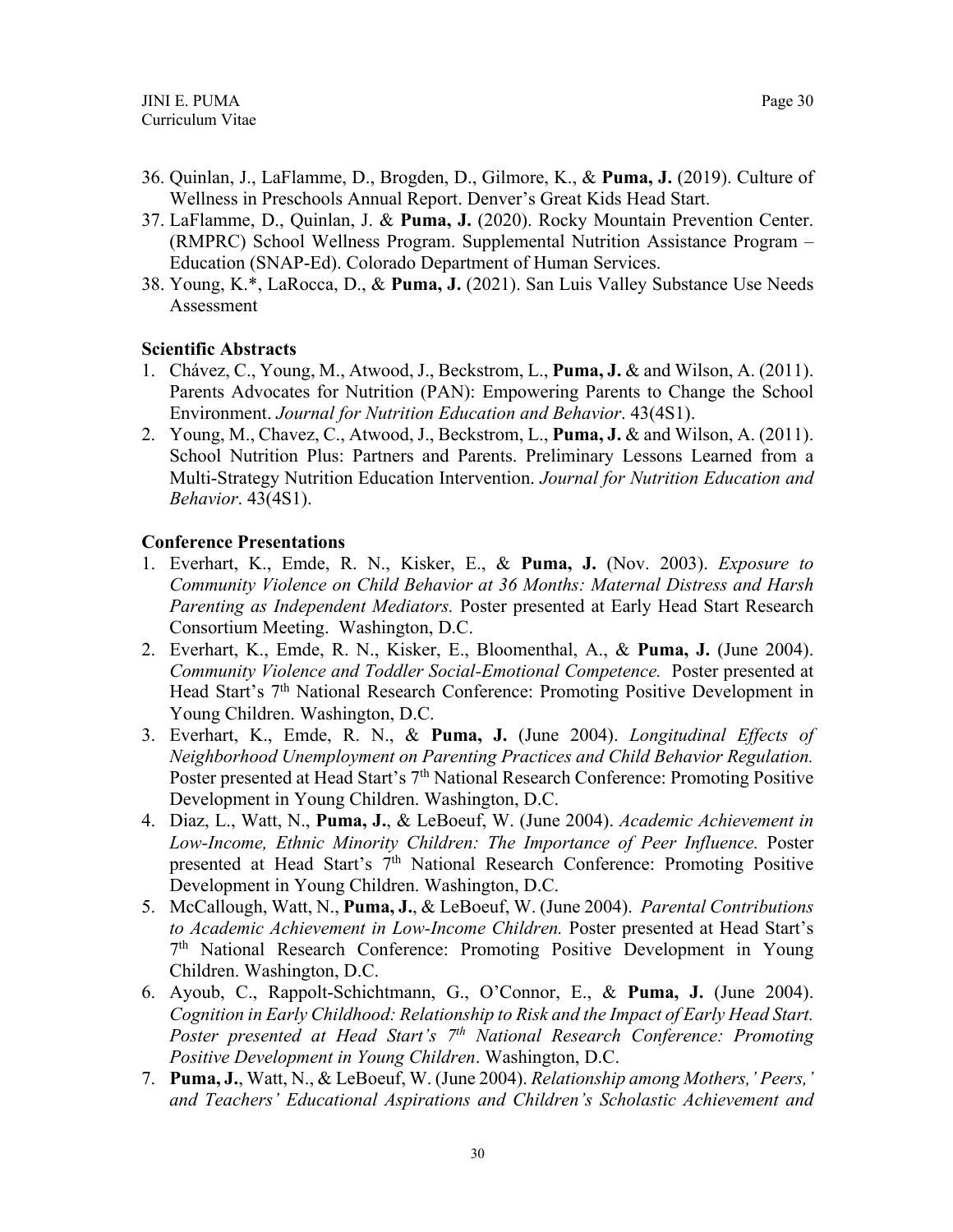*Aspirations.* Poster presented at Head Start's 7<sup>th</sup> National Research Conference: Promoting Positive Development in Young Children. Washington, D.C.

- 8. LeBoeuf, W., **Puma, J.**, Carta, J. Spellmann, M., Rodriguez, E., Watt, N.F., & Selig, J. (June 2006). *Optimizing the Power of Prediction: Second Generation of Research on Cumulative Risk and Early Childhood Outcomes.* Poster presented at the Head Start 8<sup>th</sup> National Research Conference. Washington, DC.
- 9. **Puma, J.**, & Carta, J. (June 2006). *Early Head Start Risk Poster Symposium: Studies Examining Risk and Protective Factors Affecting Children and Families in EHS.* Panel Discussion at Head Start's 9<sup>th</sup> National Research Conference. Washington, DC.
- 10. Raikes, H., Kisker, E., Cohen, R., Carta, J., **Puma, J.**, LeBoeuf, W., & Ayoub, C. (June 2006). *Children and Families at Highest Risk in Early Head Start: Program Impacts at Age 3, Early Childhood Experiences from 3-5 and Outcomes at Age 5.* Oral presentation at Head Start's 8<sup>th</sup> National Research Conference. Washington, DC.
- 11. Kisker, E. E., Raikes, H. H., Chazan-Cohon, R., Carta, J., Ayoub, C., & **Puma, J.** (March 2007). *Outcomes for children in families at highest risk at ages 3 and 5*. Poster presented at the Society for Research in Child Development Biennial Meeting. Boston, MA.
- 12. **Puma, J.**, LeBoeuf, W. A., Carta, J., Spellmann, M. E., Rodriguez, E. T., Watt, N. F., & Selig, J. P. (March 2007). *Cumulative risk and early childhood outcomes: A comparison of the predictive ability of cumulative risk indices across domains.* Poster presented at the Society for Research in Child Development Biennial Meeting. Boston, MA.
- 13. Kisker, E. E., Raikes, H. H., Chazan-Cohon, R., Carta, J., Ayoub, C., & **Puma, J.** (June 2008). *What have we learned from twelve years of Early Head Start research?: Investigating the role of risk factors in the lives of EHS children and families: Two studies – Study 1: Outcomes for children in families at highest risk at ages 3 and 5.* Poster presented at Head Start's 9<sup>th</sup> National Research Conference. Washington, DC.
- 14. **Puma, J.**, LeBoeuf, W.A., Rodgriguez, E. T., Carta, J. J. Watt, N. F., & Spellmann, M. E. (June 2008). *What have we learned from twelve years of Early Head Start research?: Investigating the role of risk factors in the lives of EHS children and families: Two studies – Study 2: Optimizing the power of predication of a cumulative risk index.* Poster presented at Head Start's 9<sup>th</sup> National Research Conference. Washington, DC.
- 15. Kisker, E. E., Raikes, H. H., Chazan-Cohon, R., Carta, J., Ayoub, C., & **Puma, J.** (April 2009). *Assessing Program Impacts on the Highest Risk Families in Early Head Start.* Poster presented at the Society for Research in Child Development Biennial Meeting. Denver, CO.
- 16. Litchenstein, G., **Puma, J.**, McCormick, A., & Sheppard, S. (April 2009). *Retention is not the problem: A national study of academic persistence and engagement of undergraduate engineers compared to other majors.* Poster presented at the American Educational Research Association Conference. San Diego, CA.
- 17. Center for African American Health (Jones, G., Kennedy, R., Johnson, L., Hocker, M.) and Rocky Mountain Prevention Research Center (Belansky, E.S., **Puma, J.**, Main, D., Marshall, J.) (February 2010). *ImPACTing Health through Community/Academic*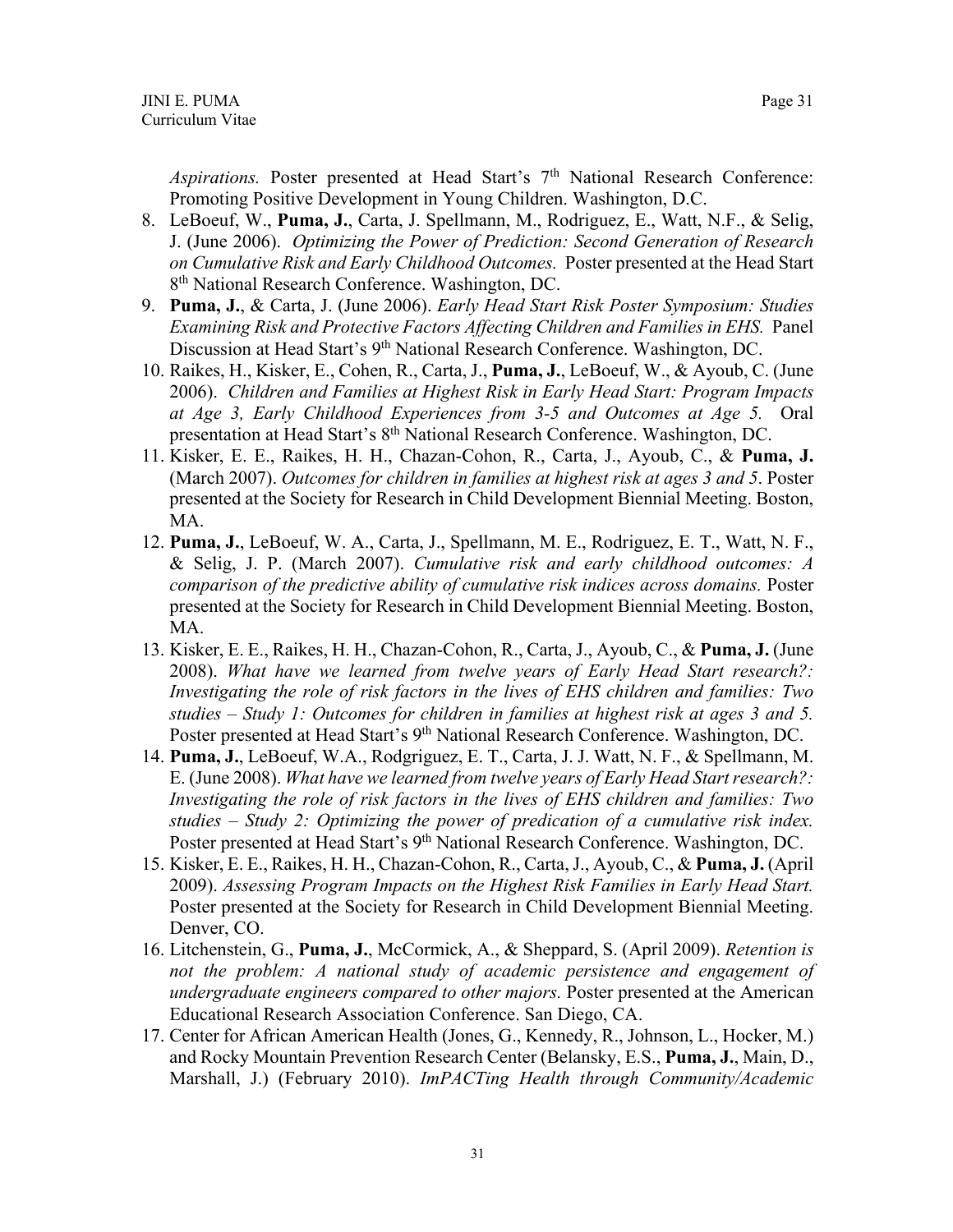*Partnerships*. Poster presented at the Colorado Clinical and Translational Sciences Institute PACT Open House. Aurora, CO.

- 18. **Puma J.E.**, Belansky, E.S., Jones, G., Garcia, R., Kennedy, R., Swart, M., Hocker, M., Johnson, L., Marshall, J.A. (September 2010). *Community-Based Participatory Approach to Collecting Community Health Data*, Oral presentation at the SNOCAP Engaging Communities in Education and Research Conference. Vail, CO.
- 19. Belansky, E., Jones, G., **Puma, J**., Kennedy, R., Hocker, M., Main, D., Johnson, L., & Marshall, J. (November 2010). *Partnering with the Faith-Based African American Community to Collect Health Data.* Oral presentation at American Public Health Association Conference. Denver, CO.
- 20. Bunik, M., Cavanaugh, K., Herrick, D., Mehner, L., Venugopalakrishnan, J., Crane, L., & **Puma, J.** (April 2010). *The 'ONE Step Second Hand Smoke Initiative' to Reduce Caregiver Smoking in a Pediatric Teaching Clinic*. Poster presentation at the Pediatric Academic Societies Meeting. Vancouver, Canada.
- 21. Puma, J.E., Belansky, E.S., Jones, G., Garcia, R., Kennedy, R., Swart, M., Hocker, M., Johnson, L., Marshall, J.A. (February 2011). *Community-Based Participatory Approach to Collecting Community Health Data*. Oral presentation at CCTSI NIH Meeting in Denver, CO.
- 22. Farewell, C. & **Puma, J.** (November 2014). *Assess, Identify, Make it Happen for Preschools (AIM-P): A Strategic Planning Process to Make Environment and Policy Changes to Increase Physical Activity and Healthy Eating in Preschool Settings*. Poster presentation at American Public Health Association Conference. New Orleans, LA
- 23. Dormer, C. & **Puma**, J. (June 2015). *Childcare Providers Perspectives on Suggested Policies on the Let's Move Childcare Checklist Recommendations*. Poster presented at the International Society of Behavioral Nutrition & Physical Activity. Edinbergh, Germany.
- 24. Dormer, C. & **Puma**, J. (June 2015). *Resource Needs of Caregivers Interested in the Let's Move Child Care Recommendations*. Poster presented at the International Society of Behavioral Nutrition & Physical Activity. Edinbergh, Germany.
- 25. Shimomura, M., Straight, L., Mason, M., & **Puma**, J. (September 2015). *Beyond Inspections: Partnering for Healthy Eating and Active Living (HEAL) in Child Care Centers and Homes*. Poster presented at Public Health of the Rockies. Vail, CO.
- 26. Farewell, C., & **Puma**, J. (January 2016). *Assess, Identify and Make It Happen for Preschools (AIM-P): A Strategic Planning Process to Increase Physical Activity and Healthy Eating among Children and Staff in Preschool Settings*. Poster presented at the Active Living Research Conference 2016. Clearwater, FL.
- 27. Farewell, C., **Puma, J.,** Peirce, P., Mason, M., Shimamura, M. (September 2016). *Healthy Childcare Makes a Healthy Start. Public Health in the Rockies*. Poster presented at the Public Health of the Rockies. Vail, CO.
- 28. **Puma, J.,** Richardson, G., LaFlamme, D., Farewell, C., & Doig, T. (September 2016). *Culture of Wellness in Preschools: A Comprehensive Approach to Early Childhood Obesity Prevention*. Oral presentation at the Public Health in the Rockies. Vail, CO.
- 29. Farewell, C. & **Puma, J.** (September 2016). *The Sustainability of Policy, System and Environment Changes AIMed at Increasing Healthy Eating and Physical Activity in*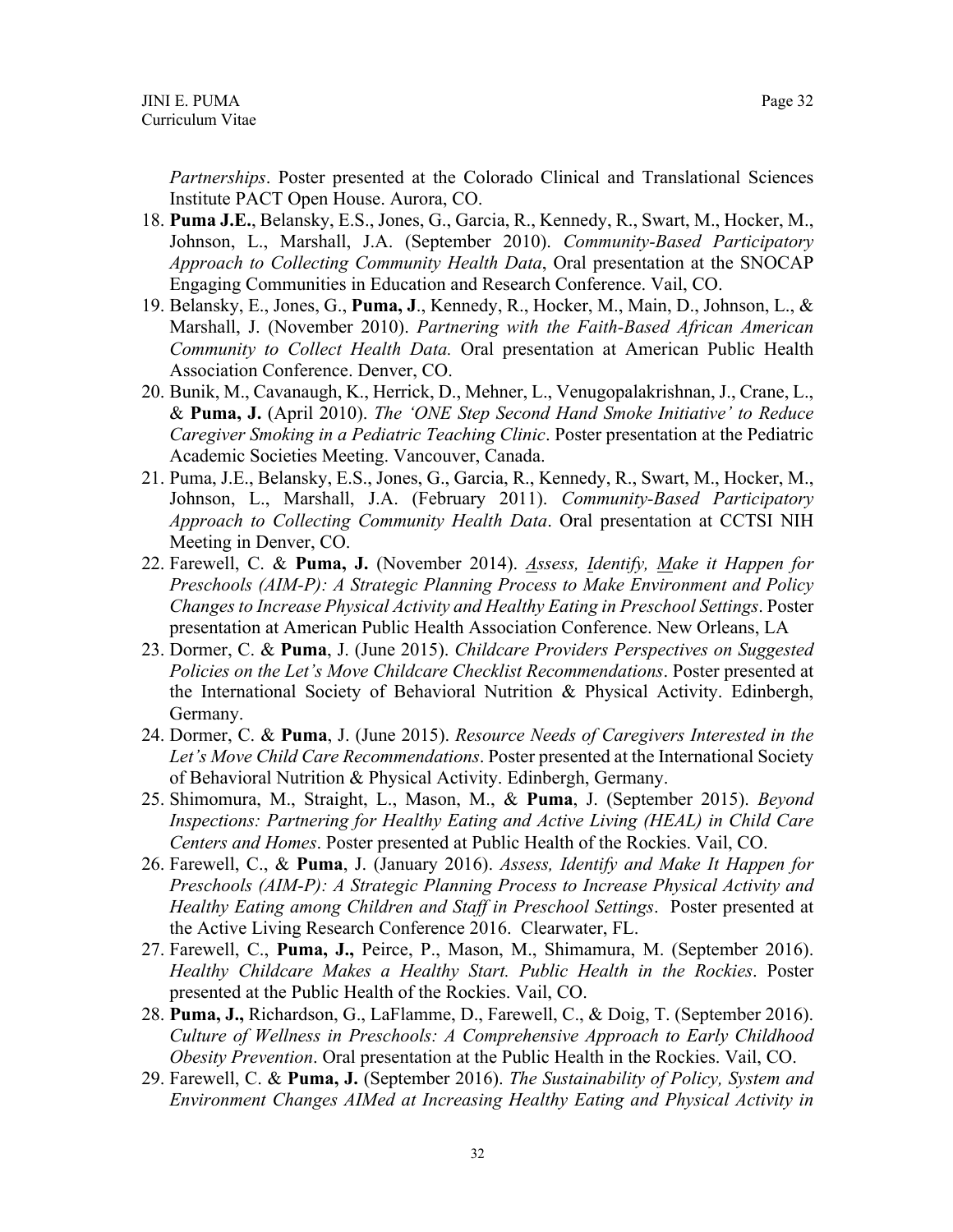CO.

*Low-Income Preschools*. Poster presented at the Public Health in the Rockies. Vail,

- 30. Smith, K., **Puma, J.,** Atwood, J., Miller, C., & Morrison, S. (September 2016). *Colorado Two-Generation SNAP-Ed Strategic Plan: Promoting Health via Partnerships with Schools*. Oral presentation at the Public Health in the Rockies. Vail, CO.
- 31. Yager, S. & **Puma, J.** (September 2016). *Collaborative Partnership at Work to Implement an Evidence-Based Strategic Planning Process in Early Care and Education (ECE) Centers*. Oral presentation at the Public Health in the Rockies. Vail, CO.
- 32. Young, M., Atwood, J., Owen, H., Scarbro, S., & **Puma, J.** (September 2016). *Classroom Plate-waste Findings Demonstrate Impacts from School-based Intervention*. Poster presented at the Public Health in the Rockies. Vail, CO.
- 33. Farewell, C., & **Puma, J.** (October 2016). *Assess, Identify, Make it Happen for Preschools (AIM-P): Sustainability of Environment and Policy Changes Related to Healthy Eating and Active Living in Preschool Settings*. Poster presented at the American Public Health Association Annual Meeting. Denver, CO.
- 34. Belansky, E., Ingman, B., **Puma, J.,** & Loecke, C. (October 2016). *A Partnership among Local Public Health Departments, Schools, and a University to Increase Children's Physical Activity and Healthy Eating*. Oral presentation at the American Public Health Association Annual Meeting. Denver, CO.
- 35. Young, M., Atwood, J., Owen, H., Scarbro, S., & **Puma, J.** (October 2016). *Classroom Plate-waste Findings Demonstrate Impacts from School-based Intervention.* Poster presentation at the American Public Health Association Annual Meeting. Denver, CO.
- 36. **Puma, J.,** Richardson, G., LaFlamme, D., Farewell, C., & Doig, T. (October 2016). *Culture of Wellness in Preschools: A Comprehensive Approach to Early Childhood Obesity Prevention*. Poster presented at the American Public Health Association Annual Meeting. Denver, CO.
- 37. Young, M., **Puma, J.**, Foerester, S., & Morrison, S. (November 2017). *2017 SNAP-Ed Census: The First Nationwide Profile of SNAP-Ed Intervention and Evaluation Activities*. Oral presentation at the American Public Health Association Annual Meeting. Atlanta, GA.
- 38. Melnick, E., Thomas, K., & **Puma, J.** (September 2018). *A Nutrition Education Program in Preschool Settings Increases Children's Willingness to Try Fruits and Vegetables*. Oral presentation at the Public Health in the Rockies annual conference, Copper, CO.
- 39. **Puma, J.** (February 2019). *Innovative Technological Strategies to Engage SNAP-Ed Parents in CO*. Oral presentation at the 2019 Association for SNAP-Ed Nutrition Education Administrators (ASNNA) Conference, Arlington, VA.
- 40. **Puma, J.** & C. Farewell (February 2019). *A School-Based PSE Change-Making Strategy that Works: How to Implement and Evaluate It.* Oral presentation at Association for SNAP-Ed Nutrition Education Administrators (ASNNA) Conference, Arlington, VA.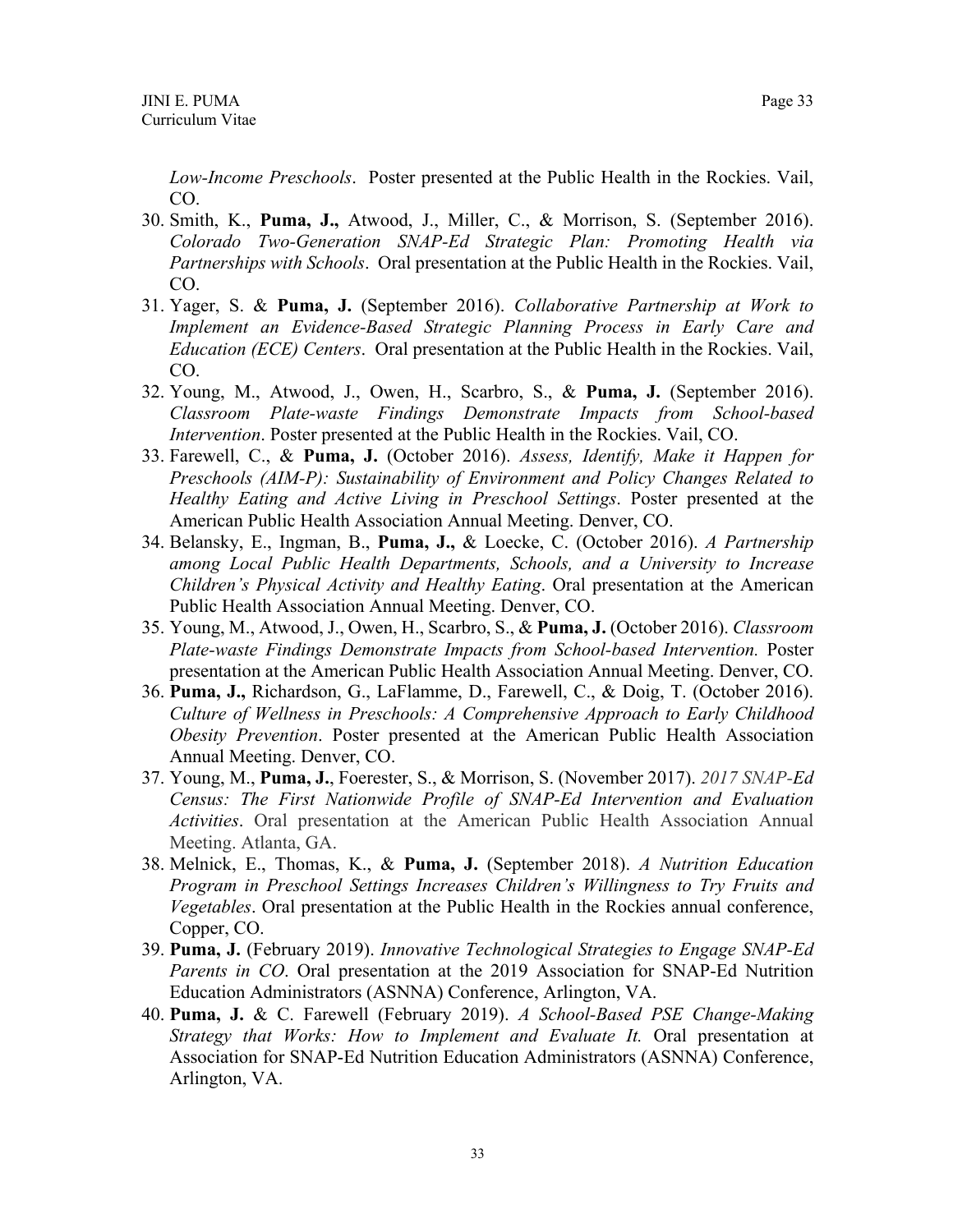- 41. Bergling, E., Leiferman, J., Garcia, R., & **Puma, J.** (August 2019). *Self-Reported and Medical Professional Diagnosed Depression in the Rural Colorado: Findings from the San Luis Valley Community Health Survey*. Poster presented at the Public Health in the Rockies conference. Keystone, CO.
- 42. Farewell, C., **Puma, J.**, Leiferman, J. (November 2019). *Promoting Mental Health and Wellbeing in Early Childhood: The role of community-based interventions. A Population Mental Health Roundtable: Lessons from Creating a Healthy Nation from the Lancet Report on Global Mental Health and Sustainable Development*. Roundtable presentation at the American Public Health Association meeting. Philadelphia, PA.
- 43. Bergling E, Farewell C, **Puma J.** (Aug. 11, 2020). *Development of a Dissemination and Implementation Framework for an Early Childhood Obesity Prevention Program*. Colorado Pragmatic Research in Health. Virtual Conference.
- 44. Maiurro, E., Farewell, C., **Puma, J.** (October, 2020). *Fostering Resilience in Early Education (FREE) Program Overview*. *Nutrition and Obesity Policy Research and Evaluation Network (NOPREN) Early Childhood Education (ECE) Workforce Wellness Working Group Meeting*. Virtual Meeting.
- 45. Farewell, C., Quinlan, J., Powers, J., Melnick, E., & **Puma, J.** (November, 2020). *Quality of Workplace, Mental Health and Wellbeing Among the Early Childcare Workforce Serving High Need Populations*. Poster presented at the annual meeting for the American Public Health Association. Virtual Conference.
- 46. Melnick, E.\*, Maiurro, E., Farewell, C., Quinlan, J., & **Puma, J.** (August, 2020). *Fostering Resilience in Early Education: Promoting the Quality of Worklife and Wellbeing of Early Childhood Education Providers in Colorado*. Oral Presentation at the Public Health in the Rockies annual conference. Virtual Conference.
- 47. Bergling, E. Farewell, C., **Puma, J.** (February, 2021). *Using Dissemination and Implementation (D&I) Science Frameworks to Better Evaluate SNAP-Ed Interventions and Better Promote Equity*. Oral presentation at the 2021 Association for SNAP-Ed Nutrition Education Administrators (ASNNA) Conference. Virtual Conference.
- 48. Bergling, E., Mendoza, B., & **Puma, J.** (February, 2021). *Utilization of a Texting Platform to Connect SNAP-Eligible Families to Health-Related Information and Resources during the COVID-19 Pandemic*. Poster presentation at the 2021 Association for SNAP-Ed Nutrition Education Administrators (ASNNA) Conference. Virtual Conference.
- 49. Coleman, J., Kellerman, M., Brogden, D., Leedom, K., LaFlamme, D., Ortega, B., & **Puma, J.** (February, 2021). *Adapting In-Person Evidence-Based Adult Education for Virtual Learning*. Oral presentation at the 2021 Association for SNAP-Ed Nutrition Education Administrators (ASNNA) Conference. Virtual Conference.
- 50. Maiurro, E., Gonzales, L., Farewell, C., & **Puma, J.** (March, 2021). *Fostering Resilience in Early Education.* Rocky Mountain Early Childhood Conference. Virtual Conference.
- 51. Farewell, C., Quinlan, J., & **Puma, J.** (April, 2021). *Job Demands and Resources experienced by the Early Childhood Education Workforce*. Presented as part of a Paper Symposium entitled *COVID-19 and the Early Childhood Workforce: Analysis of Risk,*